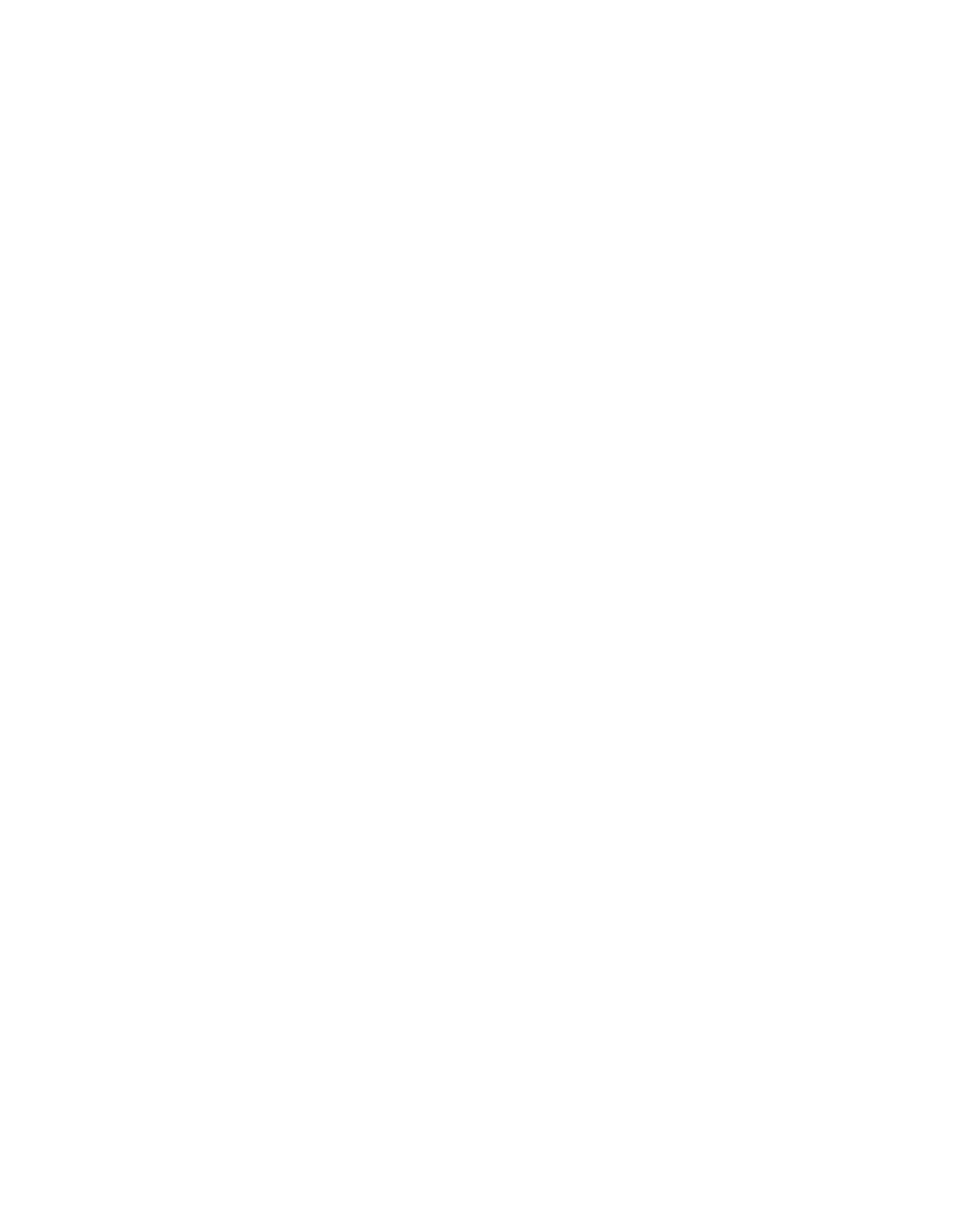#### **BURKE, Justice.**

[¶1] This case comes before us a second time. Previously, we reversed a grant of summary judgment in favor of Union Pacific after finding that the railroad had a duty to exercise ordinary and reasonable care in the operation of its railway.<sup>1</sup> After remand, the jury determined that both parties, as well as two non-party actors, were negligent and awarded damages to Mr. Glenn. Mr. Glenn appeals, contending that the district court erred in refusing to admit evidence of a prior incident involving Union Pacific that was the catalyst for a change in his employer's safety procedures. We conclude that the district court abused its discretion in excluding evidence of the prior incident and that the error was prejudicial to Mr. Glenn. As a result, we reverse and remand for a new trial.

### *ISSUES*

[¶2] Mr. Glenn presents the following issues:

- 1. Did the trial court err in excluding evidence of a "nearmiss" at the tipple that occurred two weeks before Glenn's accident, even after the Railroad "opened the door"?
- 2. Did the trial court err in refusing Glenn's proposed instruction about intervening and supervening cause and permitting the jury to consider the fault of two nonparty actors?
- 3. Should the doctrine of cumulative error be applied in this case?

Union Pacific phrases the issues in a substantially similar manner.

### *FACTS*

[¶3] Mr. Glenn was employed as a blaster at the Black Butte coal mine in Sweetwater County. On June 30, 2000, he went to work expecting to weigh semi-trucks as they left the mine, but when he started his shift, the mine production superintendent asked him to attend to a problem with a Union Pacific train that was waiting to be loaded. The train consisted of 102 rail cars that unloaded through dump doors in the floors of the cars.

<sup>1</sup> *Glenn v. Union Pac. R.R. Co.*, 2008 WY 16, 176 P.3d 640 (Wyo. 2008).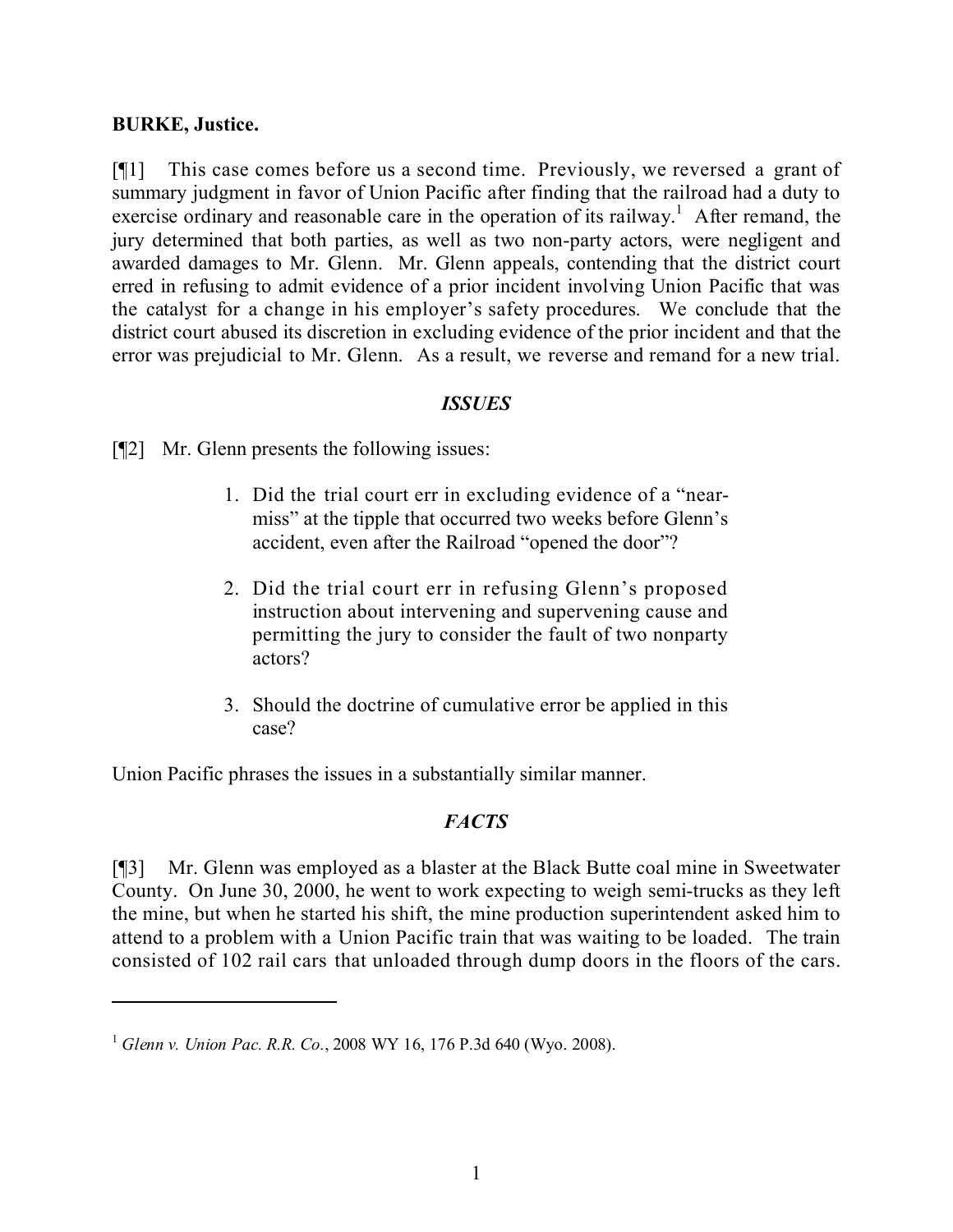When the train arrived at Black Butte, however, the dump doors on approximately 40 of the cars were either open or unlocked. As the train could not be loaded with open dump doors, and closed but unlocked doors created a risk of derailment, the dump doors needed to be closed and securely locked before the train was loaded.

[¶4] The production superintendent dropped Mr. Glenn off near the tracks, where a coworker was waiting with the conductor of the train. At this point, the train was parked on the balloon track, an oval-shaped section of track situated just ahead of the tipple, which is the structure used to load coal into the train cars. The production superintendent instructed Mr. Glenn and his coworker to check the train cars by walking the length of the balloon track, also referred to as the "loop." The conductor told Mr. Glenn and his coworker that he would cause the train to be pulled up, so that they could close the dump doors on the paved area near the tipple, which accommodated five or six train cars at a time. However, due to an incident that occurred less than two weeks earlier, Black Butte had changed its car-checking procedure to require its employees to check the cars while the train remained stationary.<sup>2</sup> The previous incident, which is at the heart of this appeal, occurred while Black Butte employees were engaged in the same activity of checking the train cars to see that they were properly locked before loading the Black Butte coal.

[¶5] At the time of the previous incident, Black Butte's safety procedures required that all cars be inspected at the tipple. An employee in the tipple would be able to observe the interior of the cars for residue that might come out when the doors were opened, and the employees closing and locking the cars would do so on the paved area around the tipple. After the cars were checked, the train would move ahead so that additional cars could be inspected at the tipple. Cleav Porter was a mine employee engaged in this inspection process. For reasons that are unclear from the record, he was underneath a Union Pacific train in the tipple area when it unexpectedly moved forward. Fortunately, Mr. Porter was not injured, but he was very upset about the close call.

[¶6] As a result of this incident, the mine issued a letter on June 27, 2000 changing the inspection procedure. The letter, which was authored by the same production superintendent who had instructed Mr. Glenn to check the cars by walking the loop, provided as follows:

> In light of the recent incident in checking the train, the following process will be followed when checking and

<sup>&</sup>lt;sup>2</sup> There is some dispute as to whether the new car-checking procedure required employees to check the cars by walking the balloon track. See discussion *infra*, at ¶ 15.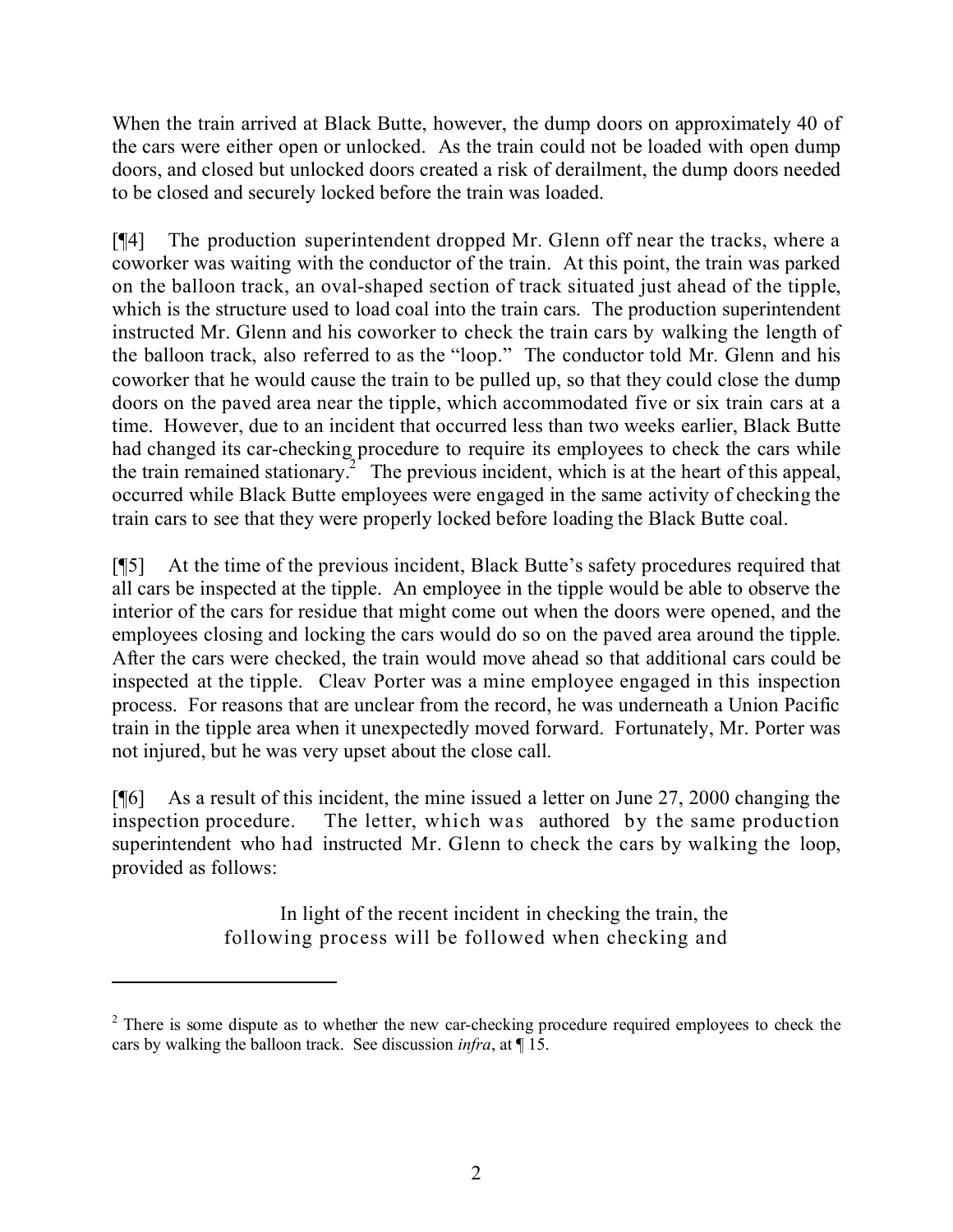closing rail car doors.

The train[] will not be checked when it is moving. Instead, as the train is backing in, cars with open doors will be noted.

Then the train will be parked and the brakes will be set. The crew will then get off the train while Black Butte personnel close doors and check the units for loading. When all checks have been made and all doors are closed the train crew can start loading.

Until we can come up with a process to check trains that insures that we will not compromise the safety of our people while checking the cars, we will follow this procedure.

Your help on this matter is greatly appreciated.

[¶7] In accordance with Black Butte's new car-checking procedure and the production superintendent's instructions, Mr. Glenn and his coworker informed the train conductor that they would be checking the cars by walking the loop. Mr. Glenn had never before closed dump doors. His coworker showed him what to do. Using a pry bar, the two first opened the doors and then swung them closed again to engage the locking mechanism. After opening and closing several dump doors, Mr. Glenn and his coworker discovered that some of the rail cars contained coking coal, which was subsequently determined to have been left in the train after it was unloaded at a facility owned by FMC Astaris in Don, Idaho. When Mr. Glenn opened the unlocked doors of one of the cars, a substantial amount of coking coal fell out and trapped his leg so that, as he fell backward, his right leg was broken.

[¶8] Mr. Glenn filed suit claiming that his injury was caused by Union Pacific's negligence. Union Pacific denied negligence and asserted that Mr. Glenn, Black Butte, and FMC Astaris were at fault for the accident. Prior to trial, Union Pacific filed a motion in limine seeking to prevent the jury from hearing any evidence regarding the Cleav Porter incident. Union Pacific asserted in its written motion that the evidence was irrelevant and that, even if the evidence was determined to be relevant, it should still be excluded because the probative value of the evidence was outweighed by the danger of unfair prejudice. Mr. Glenn resisted the motion and asserted in his written response that the evidence was relevant, in part, because the incident was "a primary reason that Steve Glenn came to be where he was, doing what he was doing, when he was injured."

[¶9] The district court considered Union Pacific's motion at a hearing held on June 23,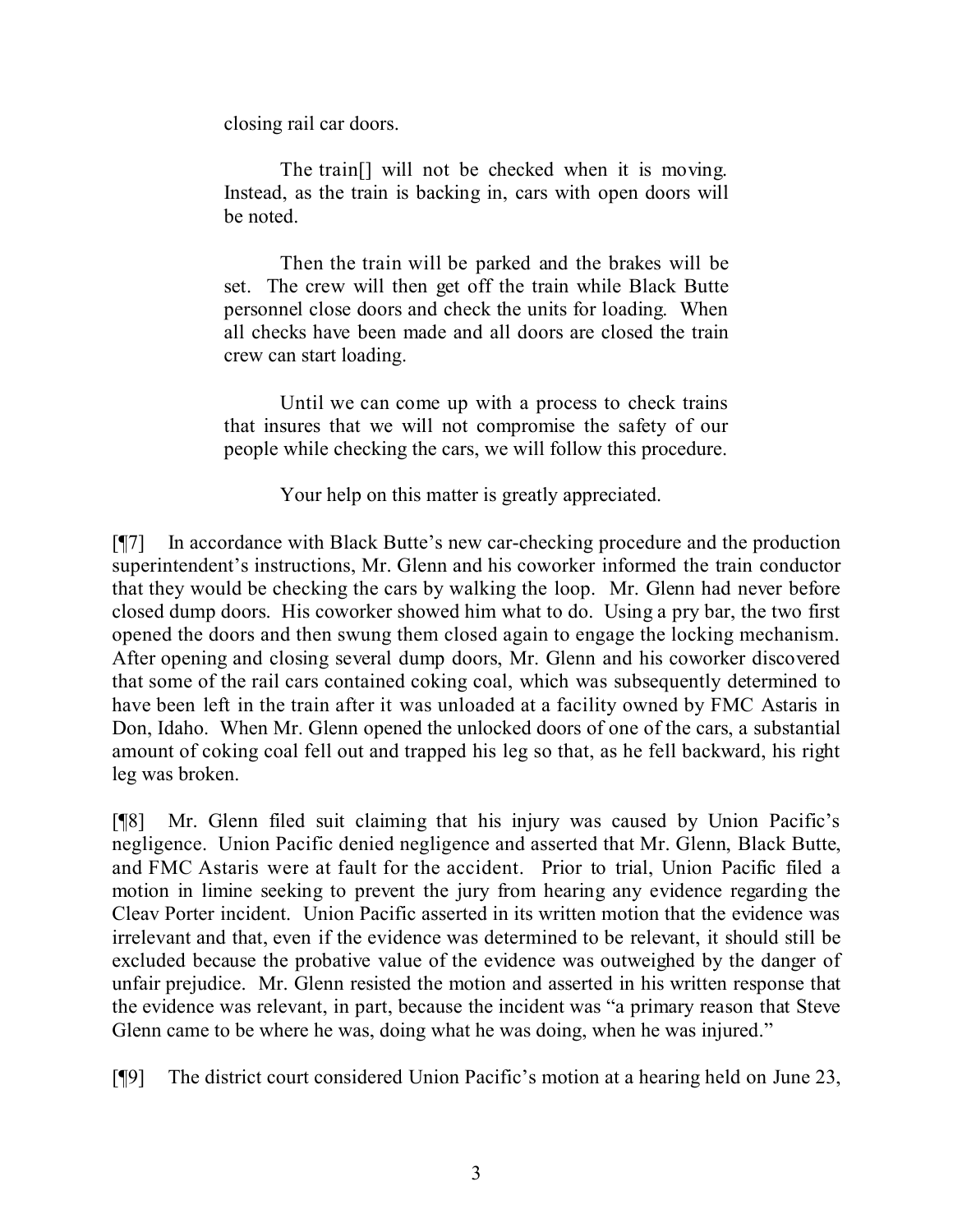2009. At the hearing, Union Pacific argued that evidence of the prior incident was not "in any way relevant to the Glenn incident." Union Pacific contended that Mr. Glenn was offering the evidence "to show that the railroad is negligent, they don't pay any attention to their rules, for a number of different reasons." The district court agreed that the evidence could not be admitted to prove that Union Pacific was negligent, but stated that the evidence could be admitted if Union Pacific argued that Black Butte should not have allowed its employees to inspect incoming trains on the balloon track. In a written order memorializing the ruling made at the hearing, the court granted Union Pacific's motion in limine to exclude "Any argument, evidence, or reference to a purported 'near miss' regarding Cleav Porter which occurred prior to Mr. Glenn's accident." accordance with the district court's ruling, the letter changing Black Butte's car-checking procedure was redacted to eliminate the first sentence referring to the "recent incident in checking the train" before the letter was admitted into evidence.

[¶10] In their Joint Statement, the parties stipulated that the balloon track at Black Butte was not a safe workplace for Mr. Glenn to close, latch, and lock the coal car doors. At several junctures during trial, Mr. Glenn attempted to introduce evidence of the prior incident in response to argument and testimony that the balloon track was not a safe area in which to check the train cars. Each attempt to do so, however, was rebuffed by the district court, which held that the evidence was irrelevant and prejudicial to Union Pacific.

[¶11] A jury verdict was ultimately entered in Mr. Glenn's favor. However, in the ensuing judgment, the total damage award was significantly reduced by the percentage of fault attributed to other actors. The jury apportioned 70% of the fault to non-party Black Butte, 20% to Union Pacific, 5% to non-party FMC Astaris, and 5% to Mr. Glenn. Mr. Glenn appeals, claiming that the district court's refusal to admit evidence of the prior incident was prejudicial error. He also contends the district court erred in allowing Astaris to be listed as an actor on the verdict form, and in refusing to give the jury an "intervening cause" instruction.

# *STANDARD OF REVIEW*

[¶12] We review a trial court's evidentiary decisions for an abuse of discretion. Rulings on the admission of evidence are placed within the sound discretion of the trial court and, in order to challenge these rulings successfully on appeal, an appellant must show that the trial court committed a clear abuse of discretion. *Schmid v. Schmid*, 2007 WY 148, ¶ 10, 166 P.3d 1285, 1288 (Wyo. 2007).

> A trial court's rulings on the admissibility of evidence are entitled to considerable deference, and, as long as there exists a legitimate basis for the trial court's ruling, that ruling will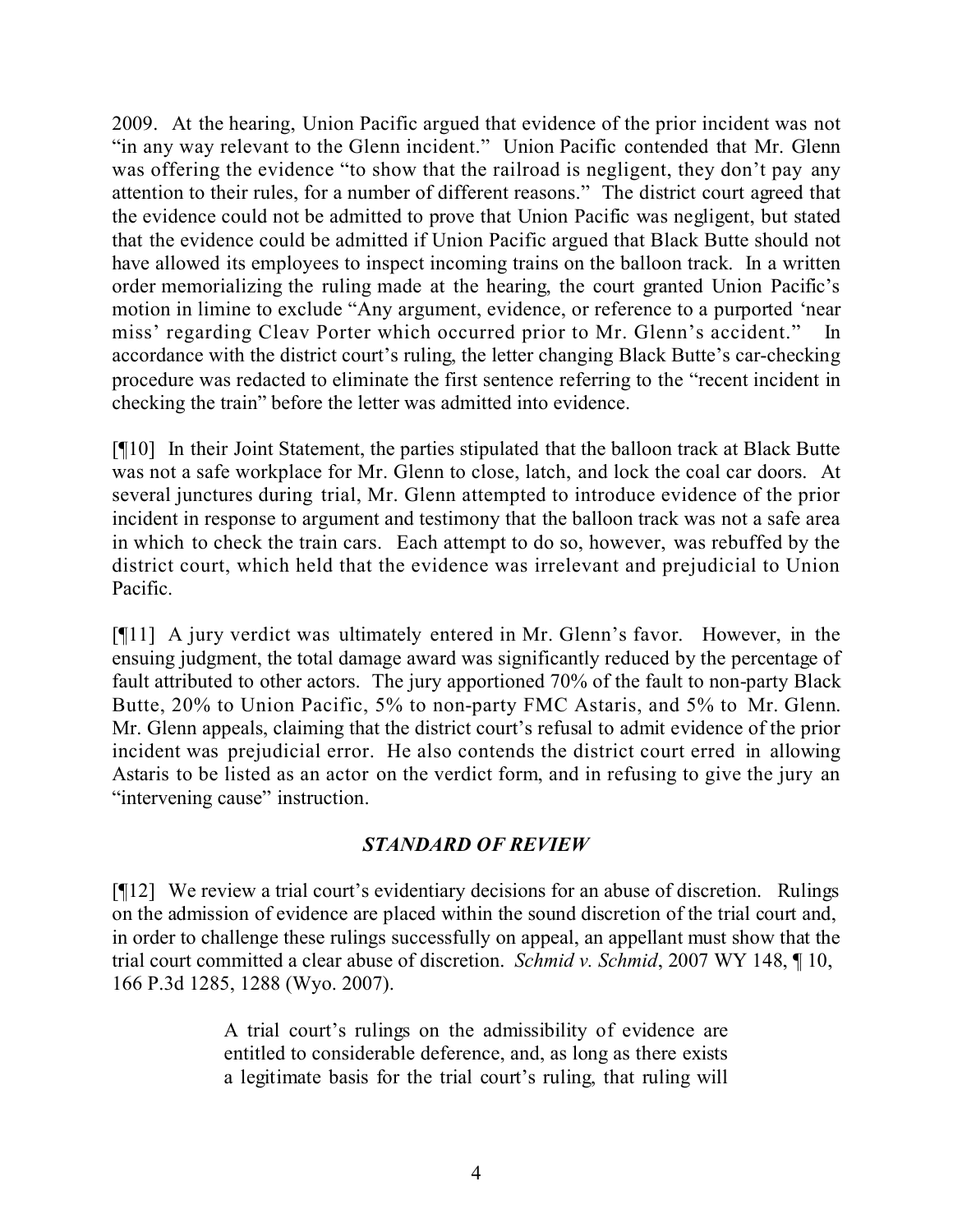not be disturbed on appeal. The appellant bears the burden of showing an abuse of discretion. Even when a trial court errs in an evidentiary ruling, we reverse only if the error was prejudicial. The appellant must show a reasonable probability that, without the error, the verdict might have been different.

*Id.* (citation omitted).

### *DISCUSSION*

[¶13] Mr. Glenn argues that the district court abused its discretion in refusing to admit evidence of the prior incident at Black Butte. He challenges the court's initial ruling granting Union Pacific's motion in limine, and also contends that the court erred in refusing to admit the evidence after Union Pacific repeatedly "opened the door" by arguing that the balloon track was not a safe place to check the train cars. Mr. Glenn argues that, due to the fact that Black Butte was immune from suit, the district court's decision to exclude the evidence was prejudicial because it impeded his ability to defend Black Butte against Union Pacific's allegations of negligence. According to Mr. Glenn, he should have been allowed to introduce the prior incident in order to rebut evidence indicating that Black Butte was at fault for his injury.

[¶14] Union Pacific argues that the district court did not abuse its discretion because the prior incident was not relevant under W.R.E. 401. It argues that the relevant inquiry was whether Black Butte's car-checking procedure was reasonably safe or not reasonably safe, and that this determination is unrelated to the fact that Black Butte's policy was changed in response to the prior incident. Union Pacific also argues that it did not "open the door" to introduction of the prior incident. Finally, Union Pacific contends that, even if the evidence was relevant, the district court properly excluded the evidence under W.R.E. 403 because the probative value of the evidence was outweighed by the danger of unfair prejudice.

### *Black Butte's Car-Checking Procedure*

[¶15] Before we address the parties' main contentions, we must address a factual issue raised by Union Pacific. On appeal, Union Pacific contends that "the new Black Butte car checking procedure, in effect at the time of [] Glenn's accident, dictated that Black Butte employees should do the car checking job at the tipple, not on the balloon track." Further, Union Pacific argues that "The testimony at trial established that Glenn was working on the balloon track because [the production superintendent] ordered him to do so, in clear violation of the Black Butte car checking procedure." There was substantial testimony presented at trial, however, indicating that Black Butte intended for its employees to check the cars on the balloon track, although that testimony was not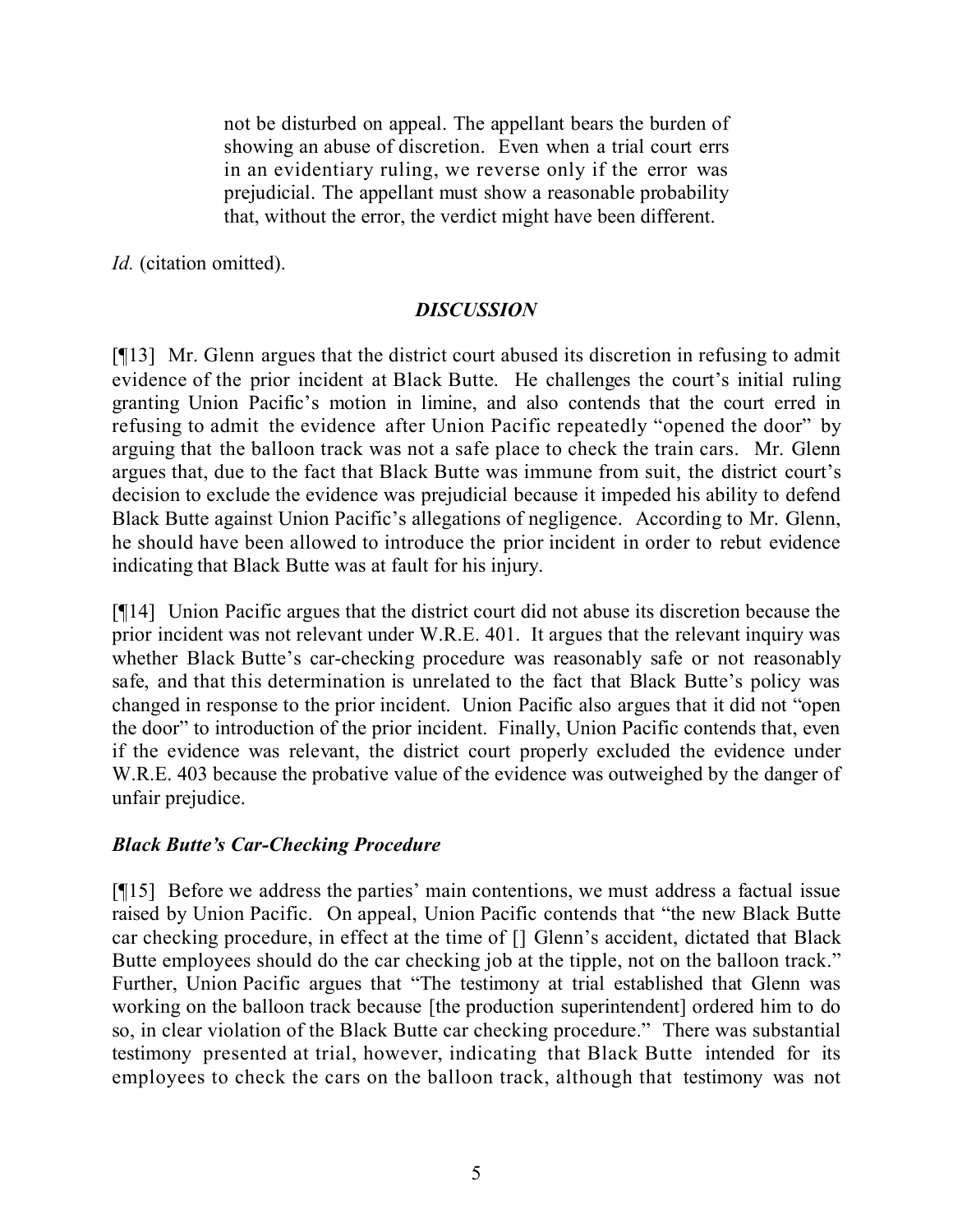entirely consistent. The production superintendent, who had authored the new procedure and who had instructed Mr. Glenn to walk the loop, was less than perfectly clear about its intended execution in his testimony at trial. During direct examination by counsel for Union Pacific, he testified as follows:

> COUNSEL: Where in this policy does it tell the employees that they should either do this job, that is the car checking job, at the tipple or on the loop?

WITNESS: It doesn't.

COUNSEL: Should it say that? Should it tell the employees that I don't want you doing it out on the loop because it's bad footing, I want you to do it up by . . . the tipple where you have got a smooth flat area?

WITNESS: I think the point we are trying to make is not to do anything with a moving train or the possibilities of a moving train.

COUNSEL: But when you formulated this policy on June 27 did you intend to convey to the coal plant personnel that you wanted them to do this job, that is the job of checking the doors, and closing, latching and locking the doors up at the tipple?

WITNESS: No, it didn't specify at the tipple.

COUNSEL: I know you didn't specify at the tipple, but I guess what I'm asking is was that your intention, was that your thought that that is where I want them to do that?

WITNESS: I can't be sure. I think the intent was, like I said, that we didn't want to endanger employees with the possibility of a train moving through the checking process.

COUNSEL: Okay. That was the only idea you wanted to convey to the car checking crews?

WITNESS: Yes.

. . .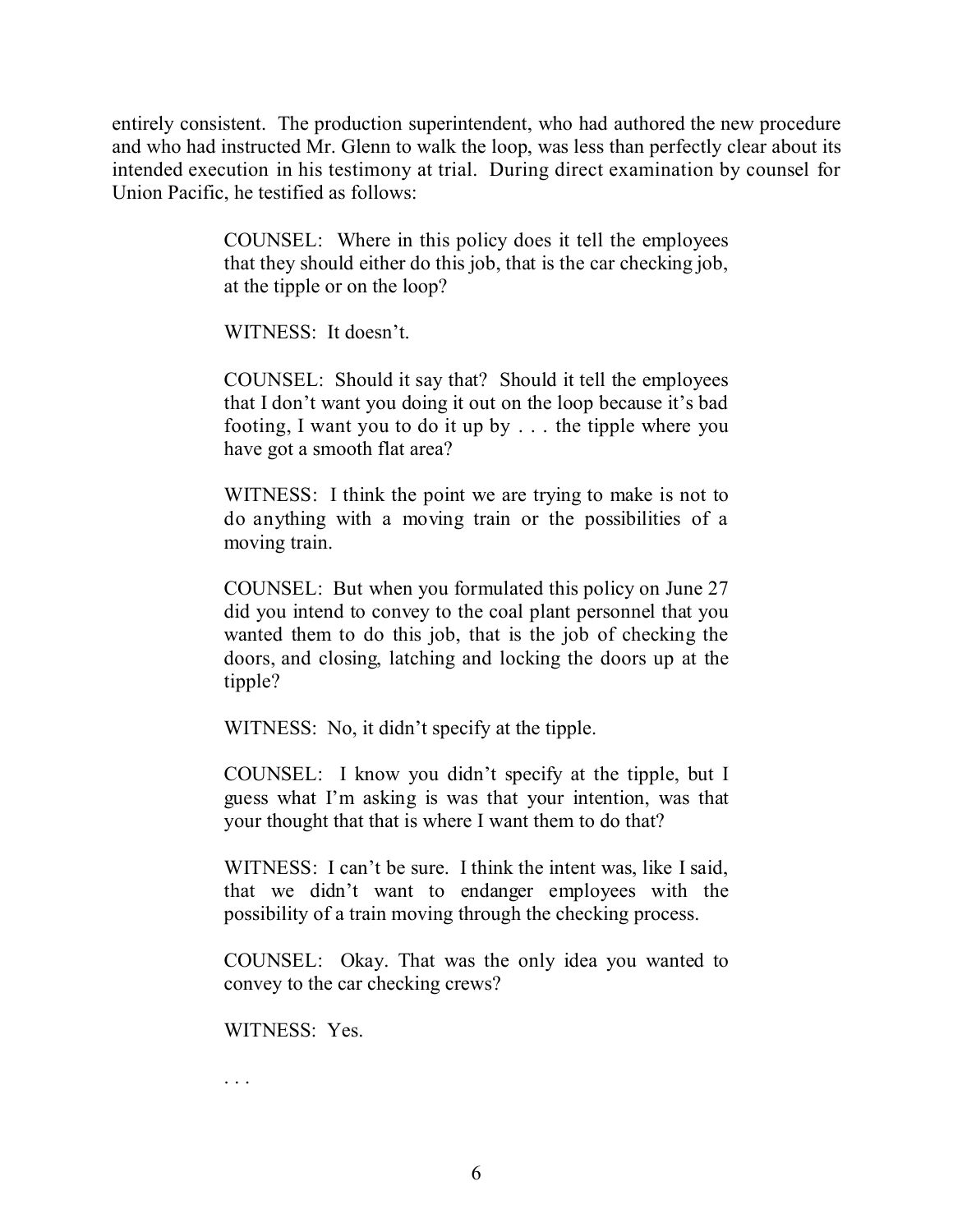COUNSEL: So you didn't care one way or the other where the employees closed, latched and locked the doors?

WITNESS: I didn't say I didn't care. I just said our fear was we wanted to make sure they were safe around moving equipment. And they have to determine on their own if it is safe. Look at the environment you are working in, if there's obstructions or whatever. It's part of your hazard recognition to ensure you are going to be safe. There is nothing to say you can't slip in the tipple area either. But you have to make that determination on your own.

COUNSEL: So you left that up to the employees to determine where they were going to do the job of closing, latching and locking the doors?

WITNESS: Yes.

Later on in his testimony, however, the production superintendent indicated that the new procedure did require cars to be checked at the tipple:

> COUNSEL: When you dropped off Mr. Glenn, did you assume that Mr. Glenn and [his co-employee] were going to do this job at the tipple?

> WITNESS: I'm not sure the circumstances, whether the train didn't have a crew and it was parked there or if the crew was on board and they were going to pull through. I'm not clear right now the exact status of that train.

> COUNSEL: But when you dropped Mr. Glenn off to do that job did you assume he was going to do that at the tipple pursuant –

WITNESS: That would have been my assumption, yes.

COUNSEL: Because that would have been pursuant to the policy and procedure?

WITNESS: Yes.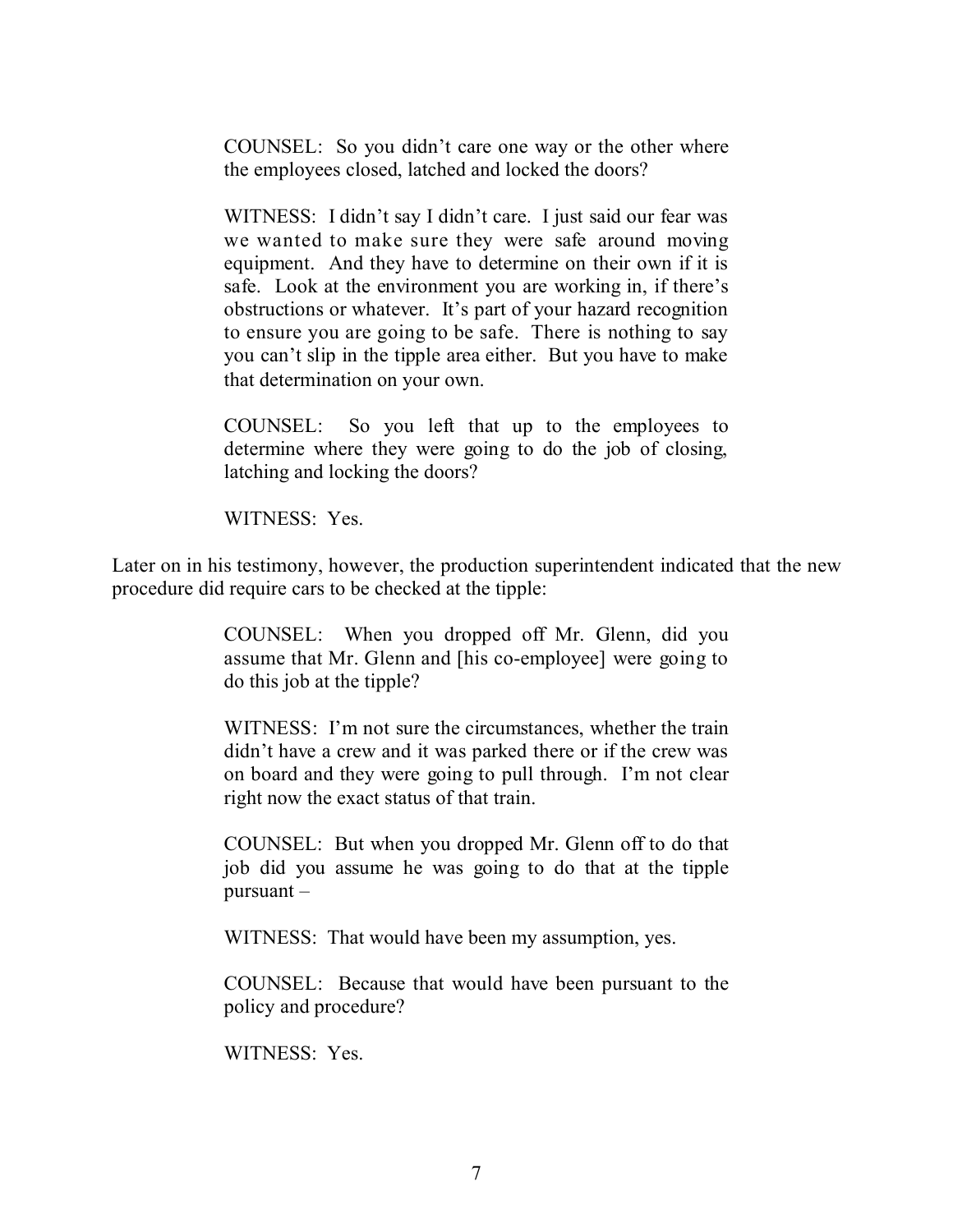COUNSEL: Doing it out on the loop would have been contrary to the policy and procedure?

WITNESS: According to the process, yes.

The testimony of other witnesses, however, was less ambiguous. Mr. Glenn, the coworker who helped him check the cars, the drill and blaster superintendent on duty at the time of the accident, and the head mine superintendent on duty at the time of the accident all testified, in unequivocal terms, that the new procedure required Black Butte personnel to close the dump doors on the balloon track rather than exclusively at the tipple. In light of the testimony of these witnesses, and the apparently contradictory testimony of the production superintendent, we find sufficient evidence to support Mr. Glenn's contention that checking the train cars on the balloon track was consistent with Black Butte's new car-checking procedure.

# *Issue 1: Admissibility of Prior Incident Evidence*

[¶16] In addressing Mr. Glenn's first claim of error, the issues we must resolve are (1) whether the reason for Black Butte's change in safety procedures is relevant, and (2) whether the district court abused its discretion in rejecting that evidence. Throughout the trial, Mr. Glenn sought to introduce evidence of the prior incident at Black Butte for several purposes, one of which was to counter Union Pacific's argument that Black Butte was negligent in requiring its employees to check incoming trains by walking the balloon track. Our review focuses on the admissibility of evidence of the prior incident for this purpose.

# *a. Relevance under W.R.E. 401*

[¶17] We begin our analysis by addressing the issue of whether the evidence was relevant. For evidence to be admissible, it must be relevant. W.R.E. 402. Relevant evidence is "evidence having any tendency to make the existence of any fact that is of consequence to the determination of the action more probable or less probable than it would be without the evidence." W.R.E. 401. This definition of relevance, which is identically expressed in Rule 401 of the Federal Rules of Evidence, "is generous and it distinctly favors broad admissibility." 1 Christopher B. Mueller & Laird C. Kirkpatrick, *Federal Evidence* § 4.1, at 541 (3d ed. 2007) (footnote omitted). According to Professors Mueller and Kirkpatrick,

> If evidence has only slight probative force, it may well be excludable, but the reason is not that it is irrelevant. Quite deliberately, Fed. R. Evid. 401 ignores suggestions that legal relevance means that each bit of proof should carry a "plus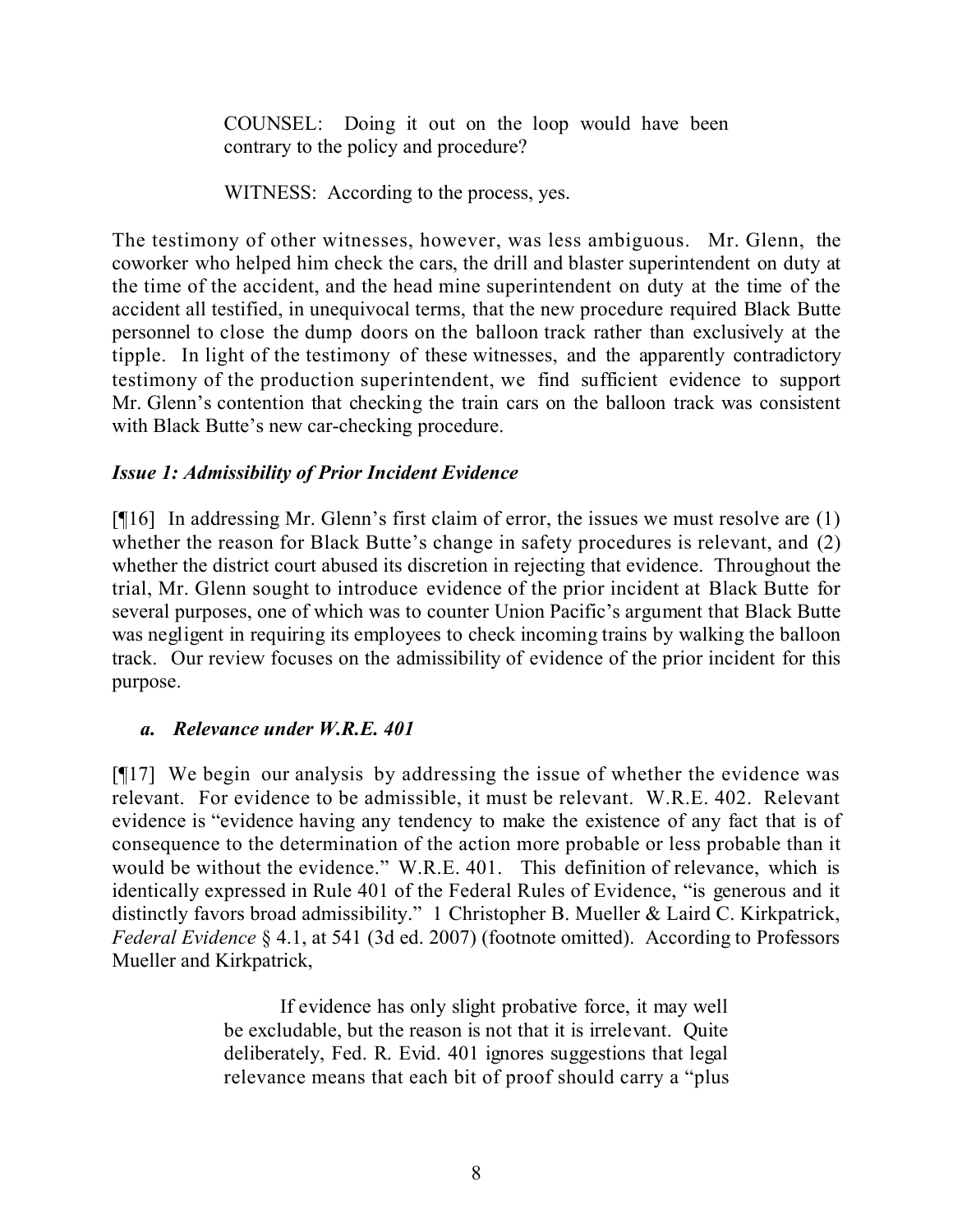value" or should make the point or proposition sought to be proved more probable than not. Instead Fed R. Evid. 401 requires no more probative worth than that which reasonable persons would require in making thoughtful decisions in life outside the courtroom.

*Id.* (footnote omitted). Similarly, we have stated that "Generally speaking, '[t]he test of relevancy is one of reasonableness and common sense, liberally applied to favor admissibility rather than the exclusion of evidence.'" *Foster v. State*, 2010 WY 8, ¶ 20, 224 P.3d 1, 8 (Wyo. 2010) (quoting *Callen v. State*, 2008 WY 107, ¶ 17, 192 P.3d 137, 144 (Wyo. 2008)).

[¶18] Mr. Glenn contends the evidence of the prior incident was relevant because it tended to show "why Black Butte changed the car-checking procedure and why Glenn was out walking the loop." We agree that the incident is relevant because it provides a context for Black Butte's decision to change its car-checking procedure. As noted by Mueller and Kirkpatrick, "Circumstantial evidence that provides such background may be relevant if it throws other evidence into sharper relief, helps clarify or explain it, or makes it more vivid or real." *Id.* at 559. At the very least, the prior incident helps explain Black Butte's decision to change its car-checking procedure, which was made in direct response to the incident involving Mr. Porter. More fundamentally, however, the prior incident was relevant to the question of whether Black Butte's new car-checking procedure was more or less safe than its former procedure, or the procedure suggested by Union Pacific at trial. Black Butte's attempt to eliminate the risk of injury from a moving train by switching to a procedure that required the train to be stationary until all cars were checked tends to show that the procedure in place at the time of Mr. Glenn's accident was, in at least one respect, a safer alternative to the former procedure. The degree of safety of Black Butte's car-checking procedure had direct implications for the jury's determination as to Black Butte's degree of fault, one of the ultimate issues in this case. The evidence was relevant.

[¶19] The district court appears to have determined that, by stipulating to the fact that the balloon track was an unsafe place for Mr. Glenn to check the train cars, Mr. Glenn purged the prior incident of its potential relevance. During the hearing on Union Pacific's motion in limine, the court indicated that there was no need to explain why the cars were checked on the balloon track, as opposed to the tipple, in light of the stipulation:

> The reason [Mr. Glenn] went out there is it was the policy of Black Butte at that point to walk the line, or whatever, walk the loop. He doesn't have to testify about why it's the policy unless – well, I guess since there is a stipulation that it wasn't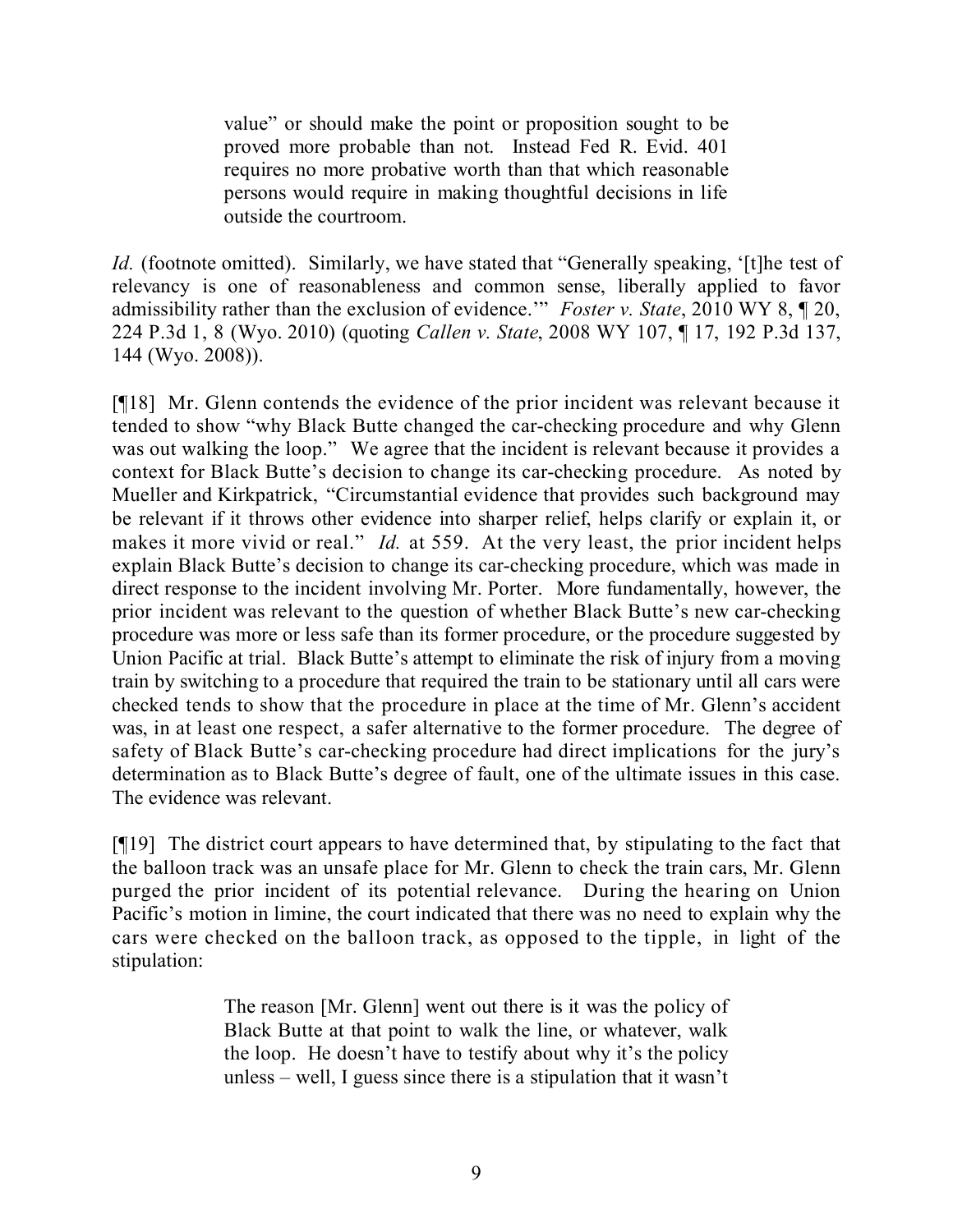#### a safe workplace it kind of covers it. Doesn't it?

The evidence of the prior incident, however, did not become irrelevant merely because Mr. Glenn admitted that the balloon track was not a safe place to check the train cars. First, as we have previously stated, "an evidentiary admission is not conclusive but is subject to contradiction or explanation." *Jewell v. Chrysler Corp.*, 994 P.2d 330, 335 (Wyo. 1999) (quoting 2 *McCormick on Evidence* § 254, at 137-38 (5th ed. 1999)). Second, even if the stipulation had removed from consideration the issue of whether the balloon track was "safe," Mr. Glenn's admission does not answer the question of whether Black Butte's new car-checking procedure was more or less safe than other possible carchecking procedures. At trial, Union Pacific argued that all train cars should be checked near the tipple, where the footing was sound. This procedure necessarily required the train to be moved periodically during the inspection process. Black Butte's new procedure, however, eliminated the risk of injury from a moving train. The prior incident was relevant to a determination as to the degree to which Black Butte's procedure was safe or unsafe, and it was ultimately the jury's responsibility to factor that determination into its apportionment of fault. The stipulation that the balloon track was not a safe place to check the train cars did not render the prior incident irrelevant.

# *b. Balance of probative value and danger of unfair prejudice under W.R.E. 403*

[¶20] Next, we must answer the more difficult question of whether the district court abused its discretion in its application of W.R.E. 403. W.R.E. 403 provides that, "Although relevant, evidence may be excluded if its probative value is substantially outweighed by the danger of unfair prejudice, confusion of the issues, or misleading the jury, or by considerations of undue delay, waste of time, or needless presentation of cumulative evidence." As a general principle, we have stated that "This rule is to be used sparingly, because it excludes evidence which is concededly relevant and probative." *Mintun v. State*, 966 P.2d 954, 959 (Wyo. 1998) (citing *Towner v. State,* 685 P.2d 45, 49 (Wyo. 1984)). Further, W.R.E. 403, by its terms, is "weighted in favor of admissibility, allowing evidence to come in unless prejudicial effect substantially outweighs probative worth." *Proffit v. State*, 2008 WY 114, ¶ 22, 193 P.3d 228, 237 (Wyo. 2008) (quoting Christopher B. Mueller & Laird C. Kirkpatrick, 3 *Federal Evidence* § 6:42 (3d ed. 2007)).

[¶21] Unfairly prejudicial evidence is evidence which will likely "stimulate an excessive emotion or . . . awaken a fixed prejudice . . . and thus dominate the mind of the [jury] and prevent a rational determination of the truth." *Furman v. Rural Elec. Co.*, 869 P.2d 136, 146 (Wyo. 1994) (quoting 22 Wright & Graham, *Federal Practice and Procedure: Evidence* § 5215, at 278 (1978)). We have previously noted the importance of characterizing potential prejudice as "unfair" under Rule 403: "Rule 403 does not allow the exclusion of evidence simply because it is prejudicial. All of the evidence against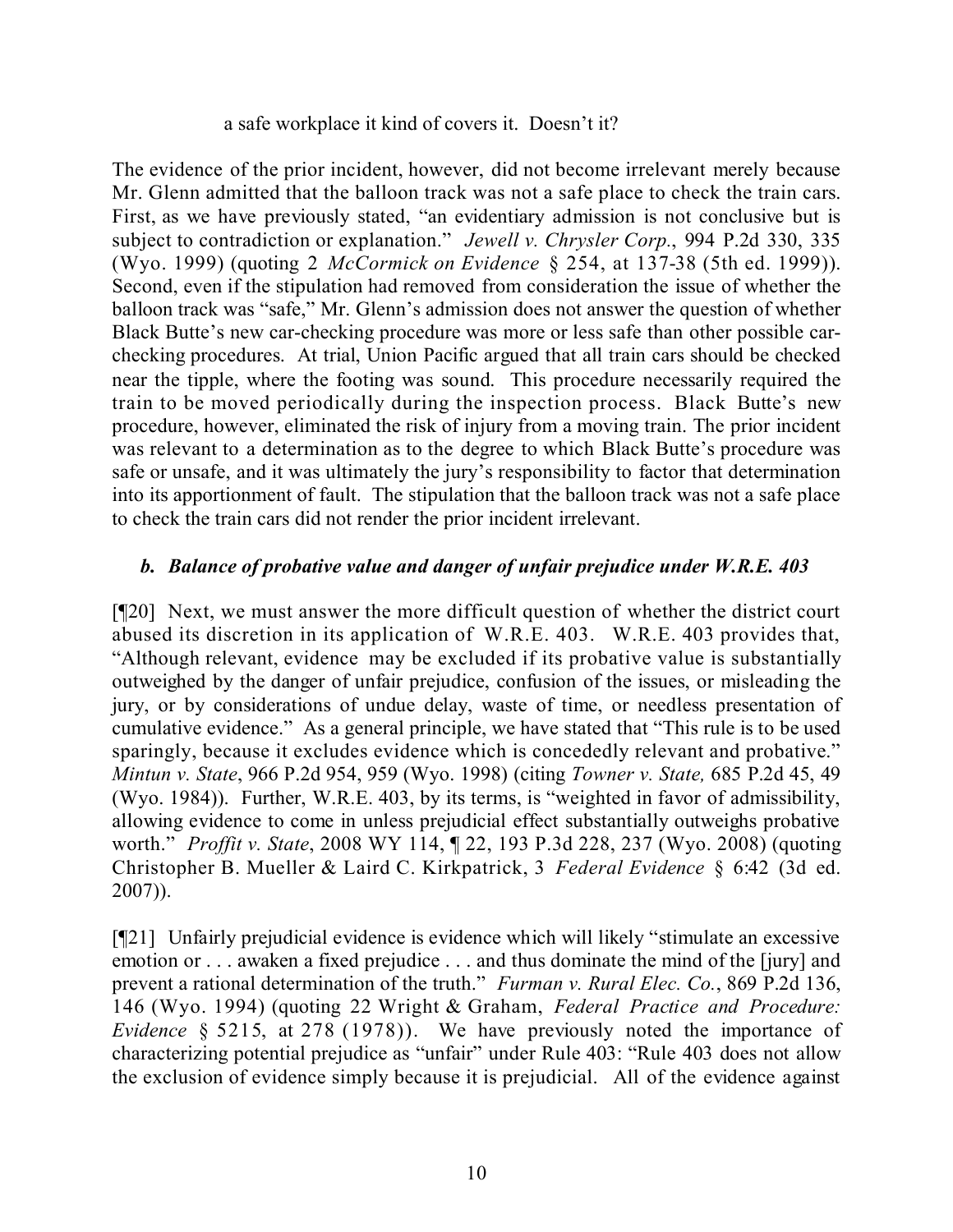appellant [is] 'prejudicial.' The evidence must be *unfairly* prejudicial before its prejudicial effect is weighed against its probative value." *Robinson v. State*, 716 P.2d 364, 367 n.2 (Wyo. 1986) (emphasis in original); *see also Pena v. State*, 792 P.2d 1352, 1355 (Wyo. 1990) ("For the prejudice factor to come into play the [trial] court must conclude that it is unfair."); *Heinemann v. State*, 12 P.3d 692, 702 (Wyo. 2000) ("Evidence that is not in some way prejudicial would be irrelevant, since the purpose of evidence is to persuade the trier of fact of the validity of the charge."). With these principles in mind, we turn to the district court's evaluation of probative value and unfair prejudice.

[¶22] As noted above, at the hearing on Union Pacific's motion in limine, the court determined that evidence of the prior incident should be excluded, but stated that its admissibility at trial would depend on whether Union Pacific "opened the door" to the evidence. The transcript from the hearing provides as follows:

> THE COURT: Well, I can see where [the prior incident] would have some relevance if the argument is made that they shouldn't have sent him out to walk the track, that it's unsafe to do that. I don't know if the railroad is going to do that. But just to bring in that the railroad is dangerous and obviously it was dangerous then and so it's dangerous now, I can't see just saying it's not a big – it can come in on that basis. I could see where – depending on what the railroad does here, could see where it could come in on a limited basis maybe based on what Mr. Harrison just said.

> COUNSEL FOR UNION PACIFIC: Your Honor, we are – we believe that this evidence is coming in for the purpose of, the railroad was negligent, didn't pay any attention to the rules, it was dangerous, they almost killed Cleav Porter, so let's get all riled up about the railroad. It doesn't have anything to do with Steve Glenn's accident.

> The notice – if Mr. Porter's incident put the railroad on notice of anything it was, if you have somebody operating under the cars while the train is moving that can be dangerous. That doesn't have anything to do with this case, with the Glenn case. The cars were stationary. They weren't moving.

> THE COURT: Okay. I have no problem granting your motion in regard to what you just said. But if the issue comes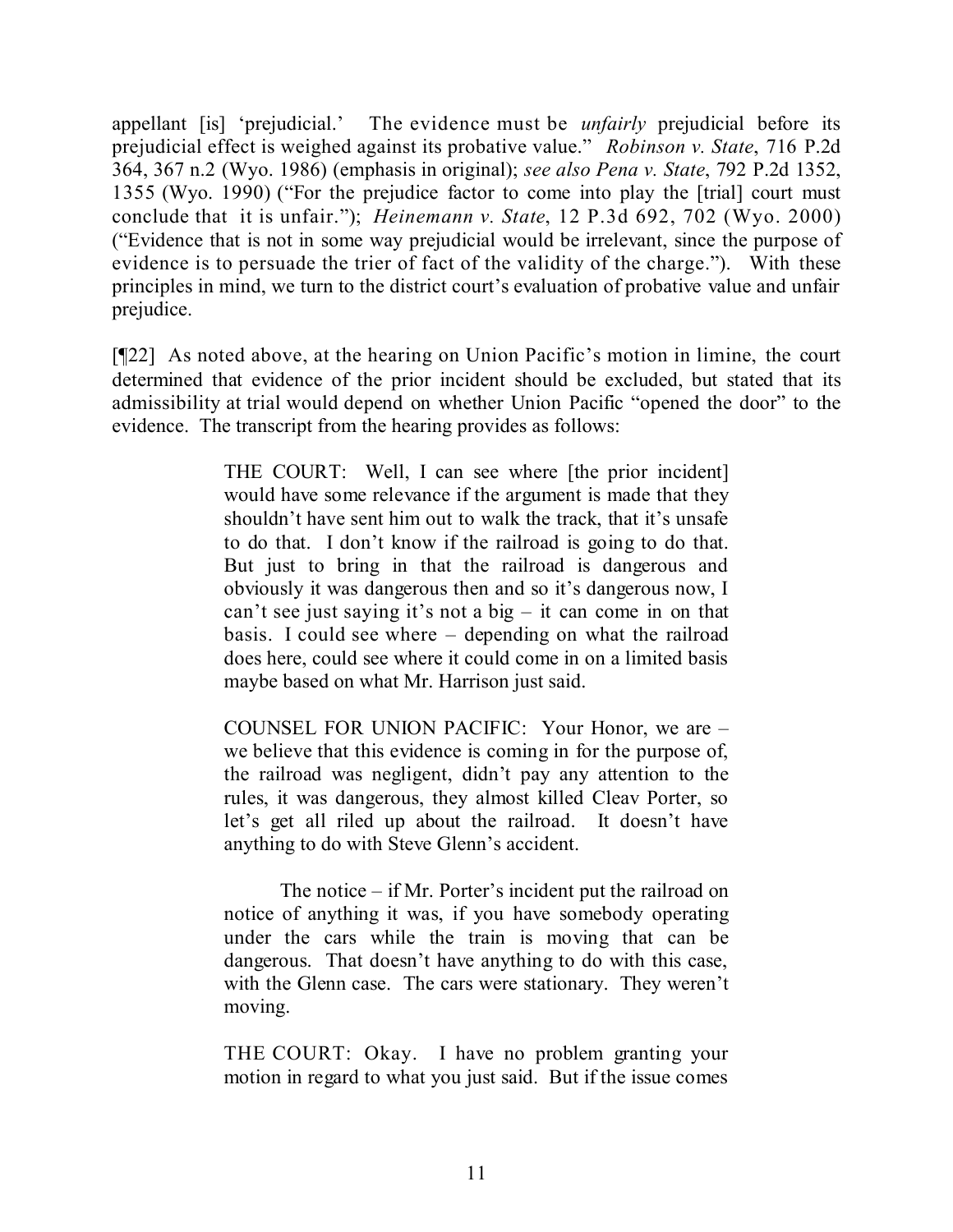up about it being unsafe or why was Mr. Glenn out there, that Black Butte was negligent in making him go out there and having that policy of walking the loop and checking these cars, then at that point, I think that opens the door for it to come in.

COUNSEL FOR UNION PACIFIC: So that is the Court's ruling?

THE COURT: That is my ruling. Your motion in limine is granted except if you – it will be ungranted if you open the door on the basis of what I just said.

During a colloquy in the judge's chambers just prior to trial, the court again indicated that admissibility of the prior incident would depend on Union Pacific's arguments at trial:

> THE COURT: I think U.P. has to be careful in how it handles that issue, but I am not interested in having the Cleav Porter incident in this trial unless U.P. puts me in a position where I have to let it in.

. . .

I think that is what I said before is I could foresee a possibility that U.P. could open the door, but I think I was sending a signal, don't open that door. I think that is what I was trying to say.

Based upon the district court's pretrial ruling, it was clear that evidence of the prior incident would not be allowed to prove that Union Pacific was negligent. It was also clear, however, that Union Pacific could open the door to admissibility of that evidence "if the issue comes up about it being unsafe or why was Mr. Glenn out there, that Black Butte was negligent in making him go out there and having that policy of walking the loop and checking these cars." Mr. Glenn contends that Union Pacific "opened the door" to receipt of the evidence and that the district court erred in excluding the evidence after Union Pacific had "opened the door." We agree.

[¶23] During opening statements, counsel for Union Pacific stated that Black Butte should not have allowed its employees to inspect train cars on the balloon track, and asserted that checking cars at the tipple was the safer alternative.

COUNSEL: . . . What [Black Butte] forgot to tell their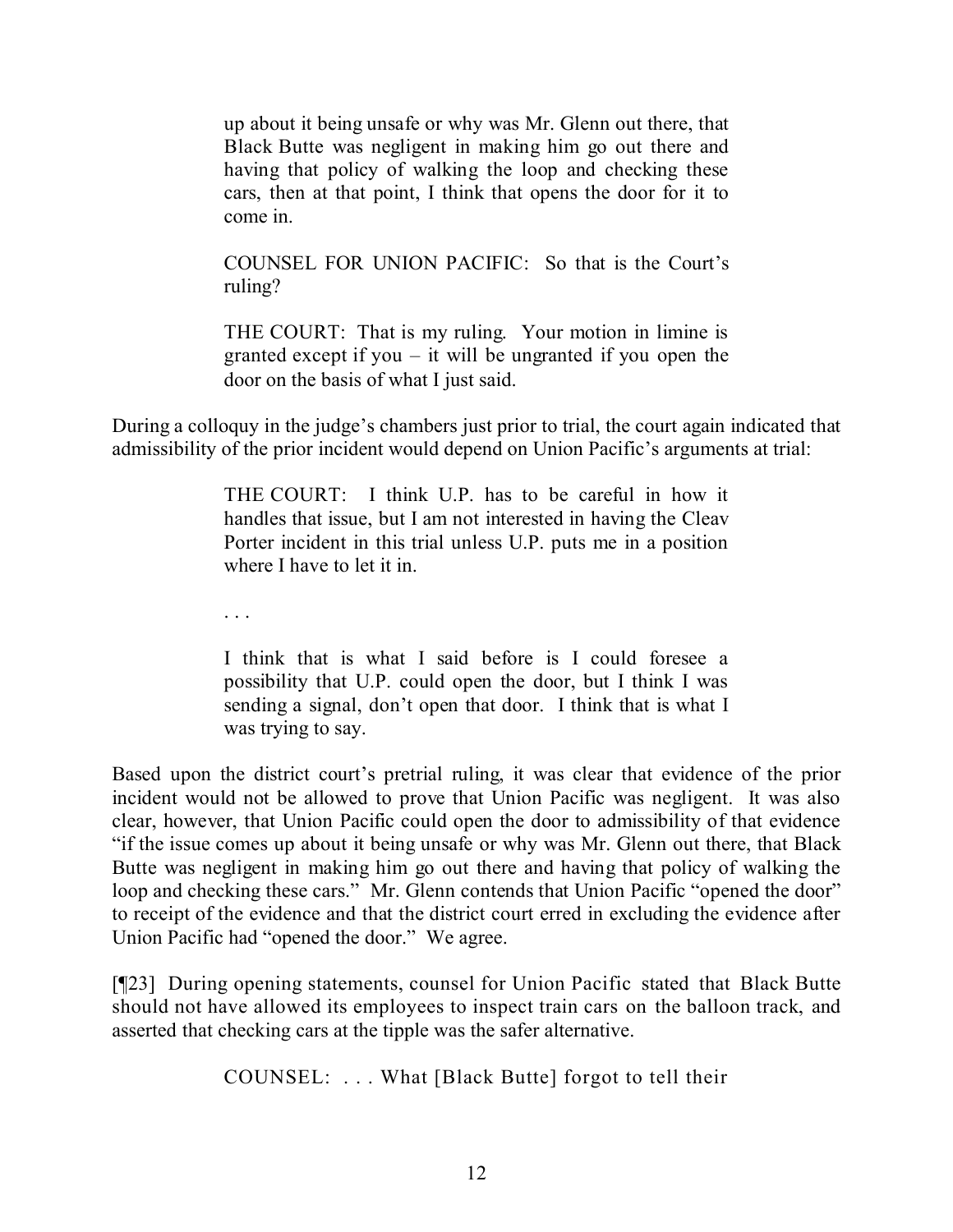employees is we want you checking the cars in this flat area, in this smooth area by the tipple. Again, I'm the tipple, the road crossing is here, nice, smooth, level area. Out here is the asphalt or concrete apron on either side of the track. That is where Black Butte wanted their employees to check the cars, but they didn't tell them that. This is an awful procedure. They didn't – Black Butte didn't tell their employees one of the critical aspects – two of the critical aspects of the procedure. Number one, get an operator up in the tipple. Number two, check the cars, and close, latch and lock the doors where it's safe. Not out on a balloon track.

There isn't going to be much, if any, dispute in this case about the fact that the balloon track is not a reasonably safe place to be closing, latching or locking doors. You have got a choice here. Nice smooth area here and here, or you go out on the balloon track where it's sloped, where you have got some of these coking briquettes, and it's a ballast shoulder. It's a rock shoulder. Which one is safer? It's obvious which one is safer and everyone is going to agree. It's so obvious we stipulated to it. That is not a reasonably safe place to work for Mr. Glenn. Black Butte knew that, but they didn't bother to convey that to their employees in this little procedure note.

Further, during Union Pacific's direct examination of Black Butte's production superintendent, counsel for Union Pacific elicited testimony regarding the relative safety of checking cars on the balloon track as opposed to at the tipple:

> COUNSEL: Is it important out at the mine to provide employees with good footing when they are working?

WITNESS: Yes.

COUNSEL: Do you feel that's Black Butte's responsibility to provide its employees with a safe place to work?

WITNESS: Yes, it is.

COUNSEL: Is providing employees with good footing where they are working part of that responsibility to provide a safe place to work?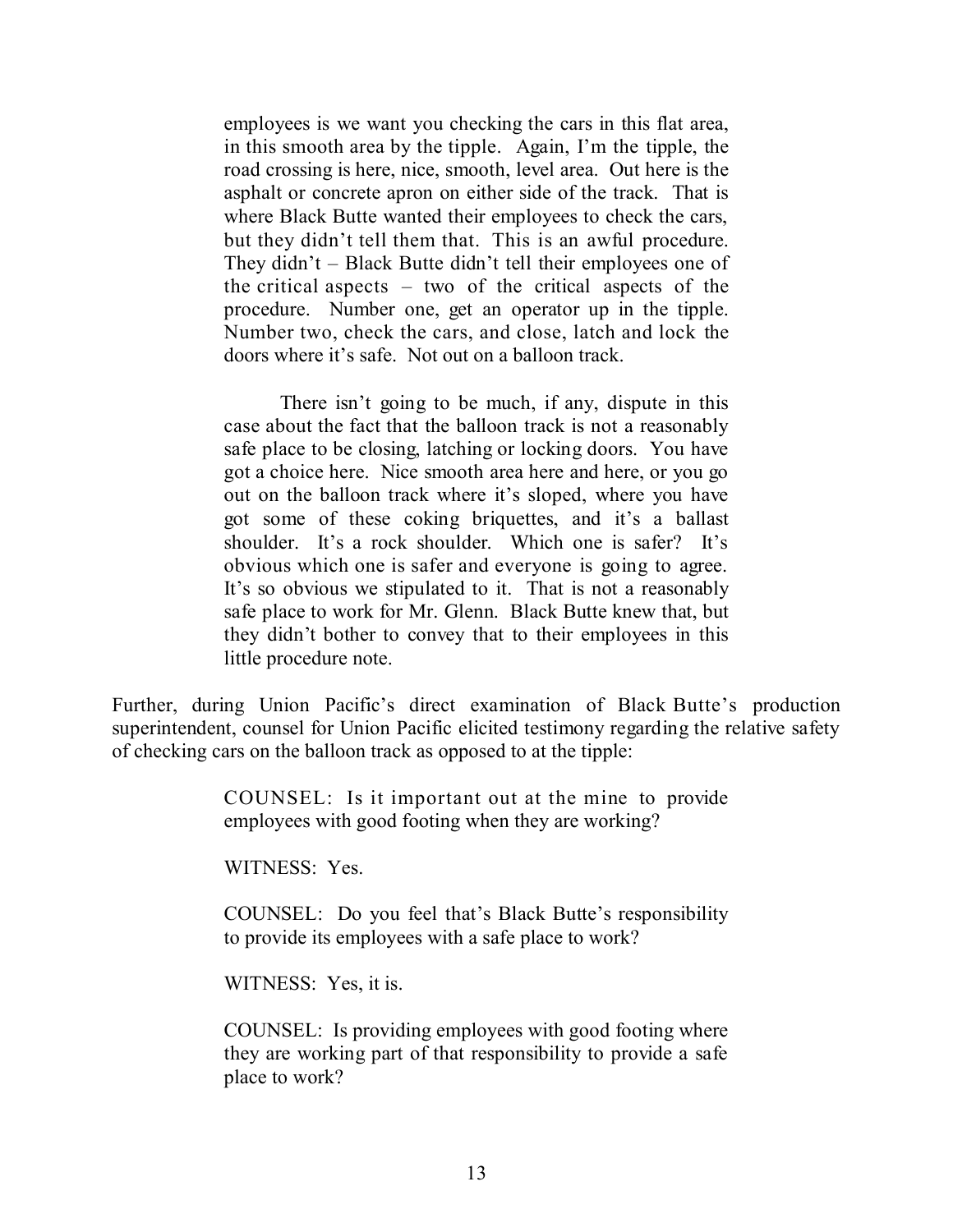WITNESS: You do the best you can to provide safe conditions such as footing.

COUNSEL: I thought it was beyond doing the best you could. I thought there was an absolute mandatory duty that Black Butte had to provide its employees with a safe place to work.

WITNESS: Yes, you provide your employees the best conditions.

COUNSEL: The best conditions, working conditions, in the mining industry, I think I saw in one of the policy statements.

WITNESS: Yes.

COUNSEL: Would be the absolute safest workplace in the mining industry?

WITNESS: Yes.

COUNSEL: You don't want employees to be working in an area where they don't have good footing; is that right?

WITNESS: If there is not good footing we need to address the situation to make it as safe as possible. Sometimes you can't completely eliminate the hazard so you have to address it.

COUNSEL: And avoid it if you can't eliminate it?

WITNESS: Yes, that is one of the possibilities.

COUNSEL: We have got a stipulation in this case that the judge read to the jury in the beginning of the case and that stipulation is the balloon track at Black Butte was not a safe workplace for Mr. Glenn to close, latch and lock the coal car doors.

WITNESS: Okay.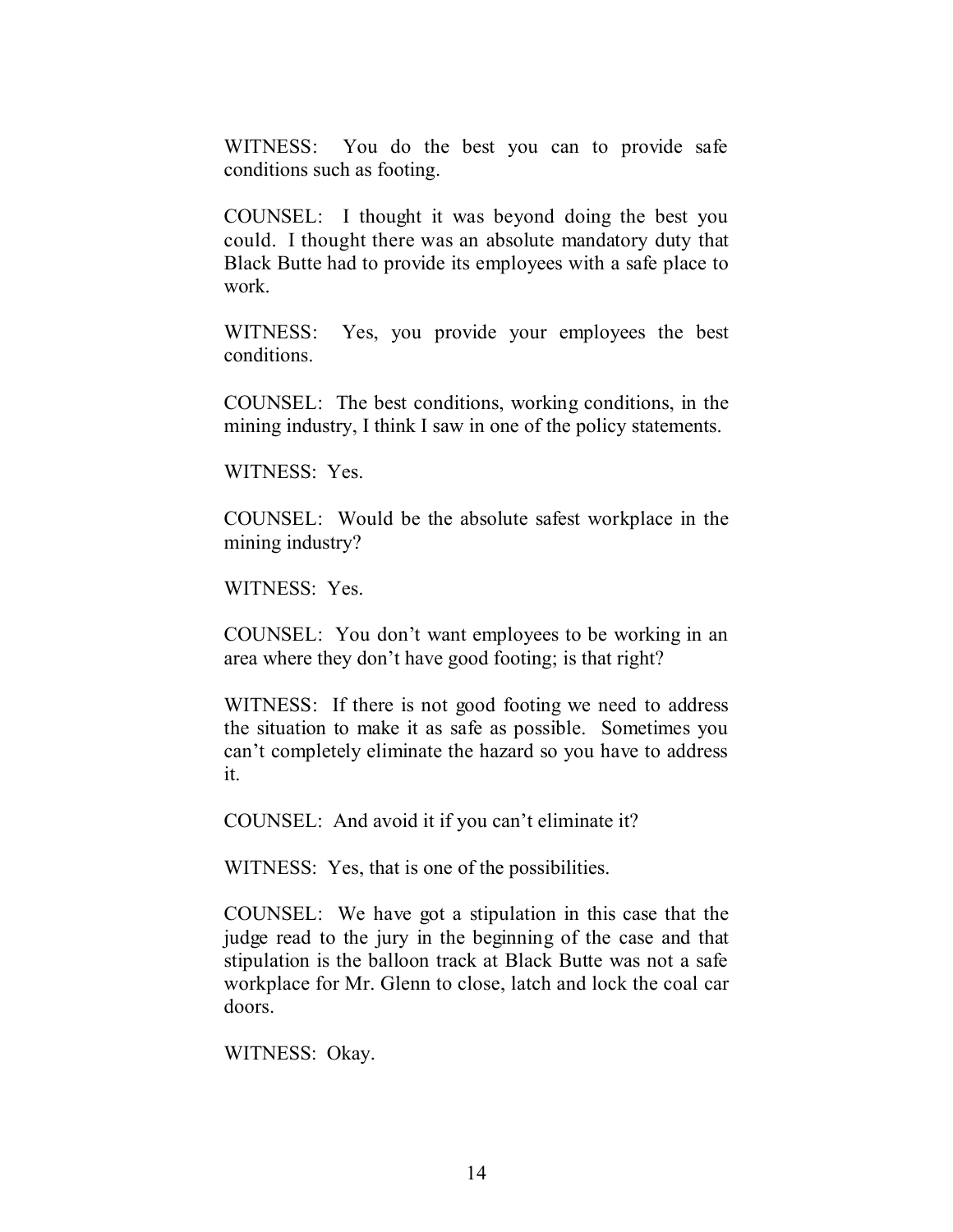COUNSEL: Would you agree with that?

WITNESS: It's not the most desirable location, that is for sure.

COUNSEL: The most desirable location is up at the tipple?

WITNESS: If I was going to perform that job that is where I would want to do it.

COUNSEL: Not out on the balloon track?

WITNESS: No.

COUNSEL: And the balloon track has – when you go out there you have got railroad ties and rails and then this loose rock ballast that slopes down, right?

WITNESS: Yes.

COUNSEL: That doesn't sound like ideal. That is not ideal footing conditions?

WITNESS: Not in my opinion.

COUNSEL: And there is  $-$  if you go out there there is product, there is coke and there is coal that is spilled from the cars mixed in with the ballast?

WITNESS: In some areas, yes.

COUNSEL: That would contribute to the bad footing conditions?

WITNESS: Yes, it would.

And again, during direct examination of Black Butte's safety supervisor at the time of Mr. Glenn's accident, counsel for Union Pacific elicited testimony relating to the footing on the balloon track and the area surrounding the tipple.

> COUNSEL: Did Mr. Glenn tell you where the accident happened?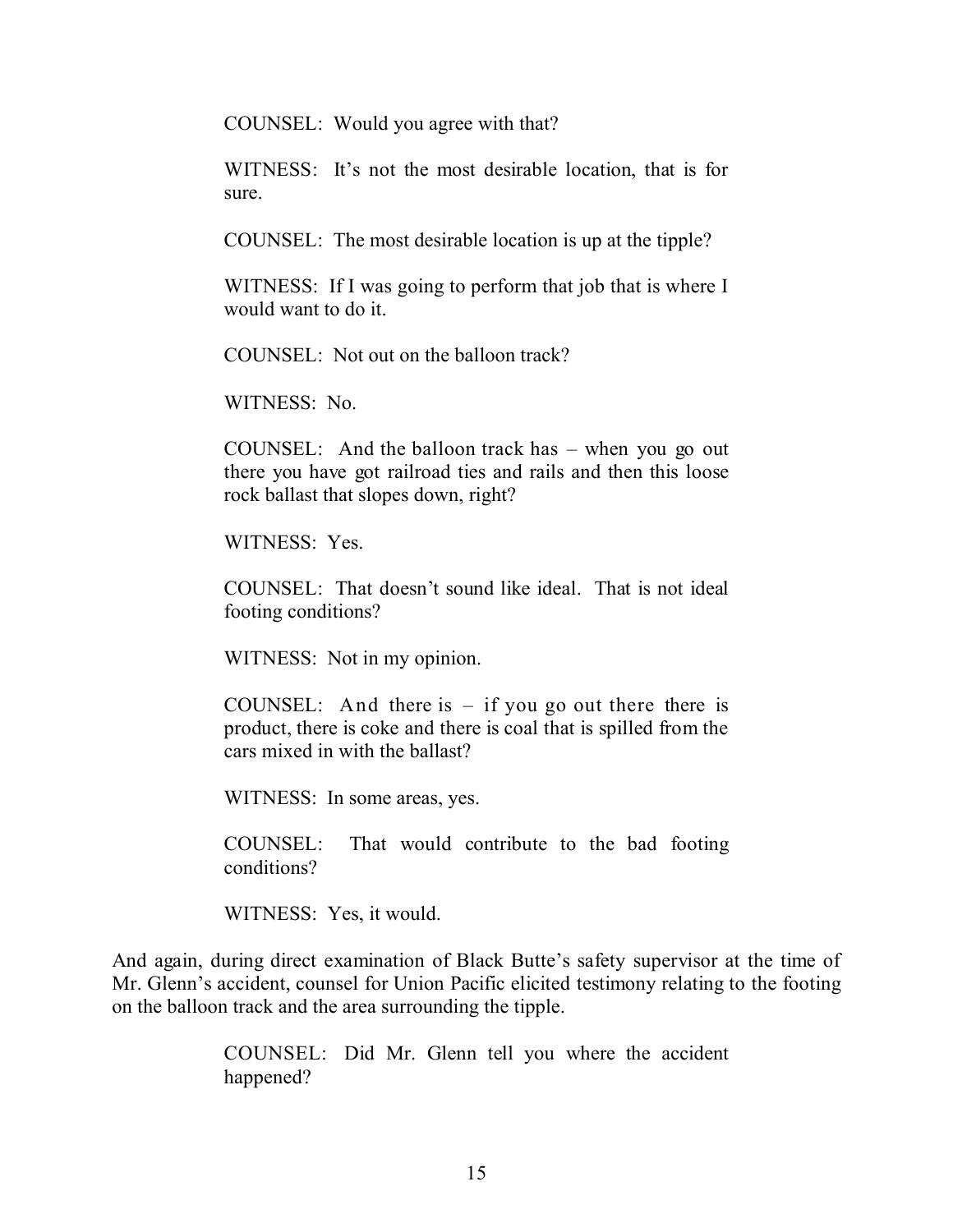WITNESS: No, I don't think Steve told me. [His coworker] told me. [His coworker] told me specifically where it happened.

COUNSEL: What did he tell you?

WITNESS: It was outside the tipple area headed west out on the rail loop.

COUNSEL: What was your reaction to that?

WITNESS: That surprised me.

COUNSEL: Why did that surprise you?

WITNESS: Well, we have this specifically built area with a nice concrete pad that provides a good footing. Where the accident occurred is out – actually out on the rail loop where there is poor footing and steep bank for the ballast.

COUNSEL: So you provided the Black Butte employees with a safe place to do that job and Mr. Glenn and [his coworker] had chosen an unsafe place to do it?

WITNESS: Yes.

. . .

COUNSEL: And they are in a dangerous workplace?

WITNESS: It's a tough place to even walk out on the railroad loop.

COUNSEL: Why is that, the railroad loop a tough place to work?

WITNESS: Just the steep edges of the ballast itself, the ballast material, the railroad ties. That is why the concrete pad was specifically built at the tipple. Nice, smooth, level area for that work to be performed.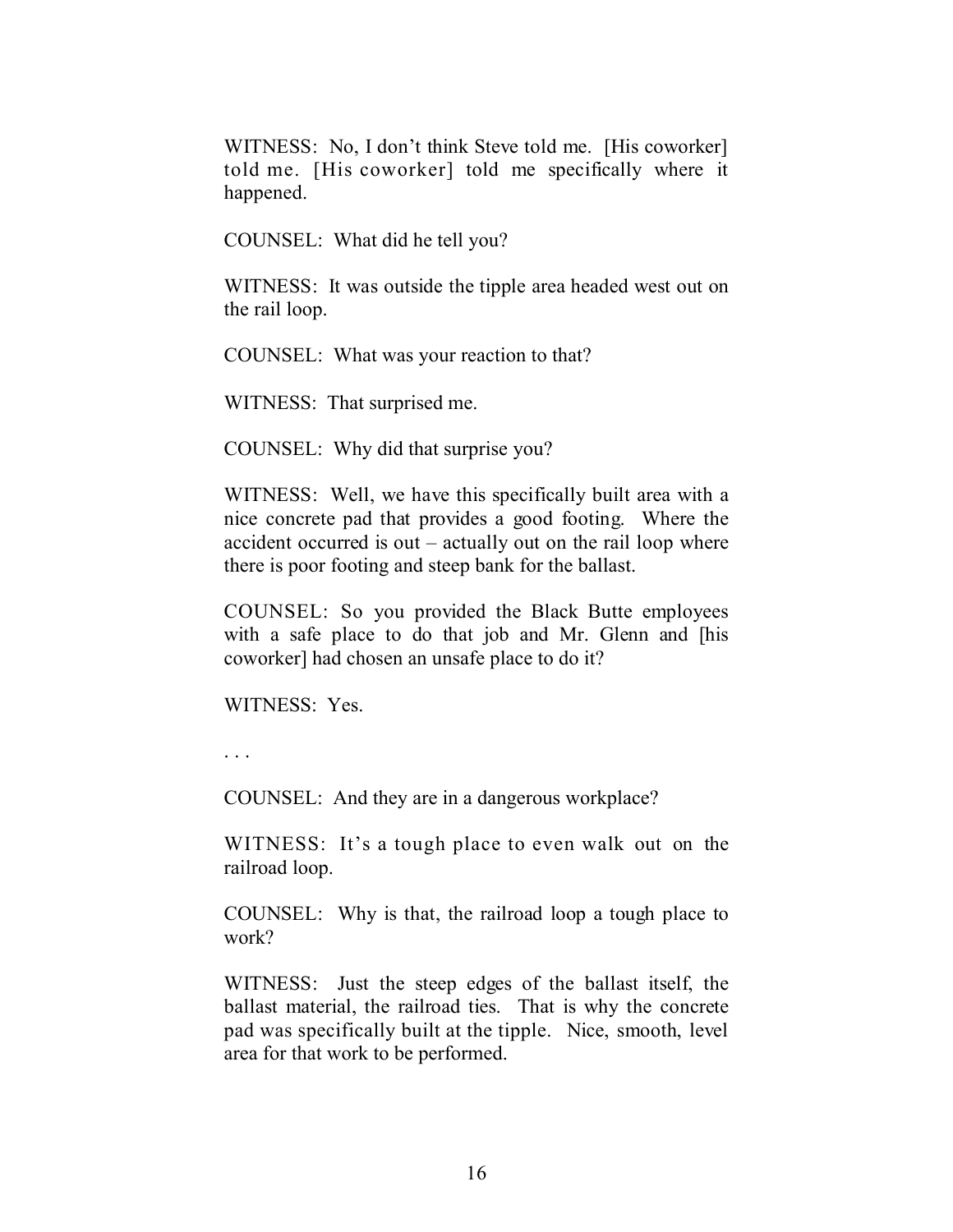COUNSEL: Is the ballast that we are talking about almost fist-sized rocks?

WITNESS: Yeah. Three inch, yeah.

COUNSEL: And to a certain extent if it's sloped like you said it is, as you walk on it it can shift and it's loose?

WITNESS: Sure.

COUNSEL: And it takes – does it make it very difficult to walk on that?

WITNESS: It's tough to walk, yeah. It's tough to walk along the rail.

COUNSEL: And you have known for a number of years prior to the day of the accident that walking on that steep, loose ballast wasn't safe?

WITNESS: Yes.

COUNSEL: Would it be something that would be obvious to somebody the minute they started walking on the ballast?

WITNESS: It would be instantly obvious.

COUNSEL: It would just scream at you?

WITNESS: Sure.

COUNSEL: And especially if you were at the tipple where you could see the concrete pad, it's smooth, it's level. Do you keep it clean?

WITNESS: That is what it was put there for, so you could get a bobcat in there for ease in keeping it clean. There is enough room in there to get a skid steer loader to help keep it clean, yes.

COUNSEL: So if you check the cars there and there was any spillage from carry-back material you could very easily clean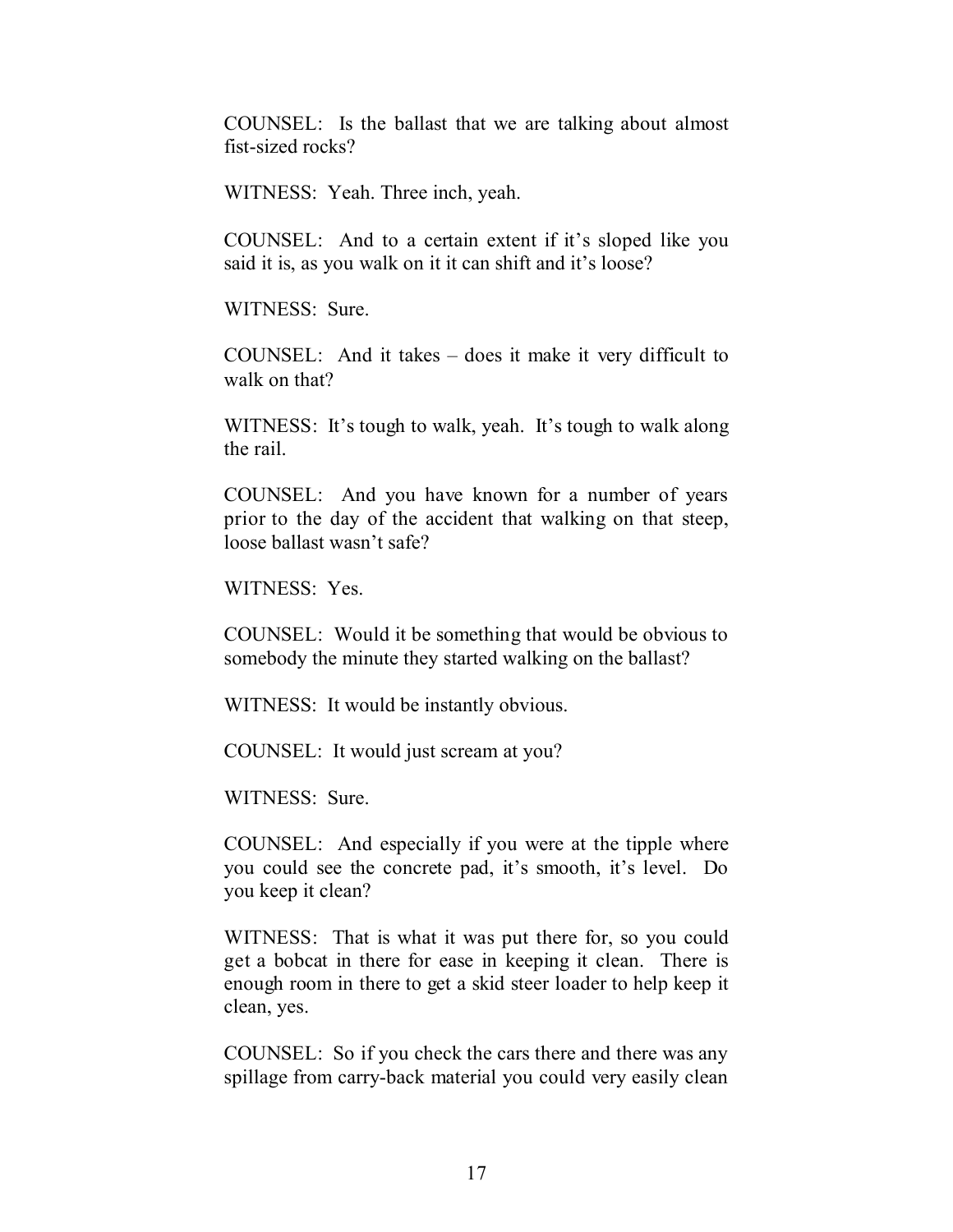it up?

. . .

WITNESS: Yes.

[¶24] Despite the district court's earlier warnings that evidence of the prior incident may be admissible if Union Pacific argued that "Black Butte was negligent in making him go out there and having that policy of walking the loop and checking these cars," the court determined that Union Pacific had not "opened the door" to that evidence. When counsel for Mr. Glenn sought to introduce testimony regarding the prior incident to defend against the argument that Black Butte was negligent, the court responded as follows:

> THE COURT: You are saying they only had two choices? That is it? That is one of the issues that I have. I mean, the jurors – one of the jurors said it really well yesterday when he said that every rule is made for a reason and they are written in blood, basically. And we aren't looking at the reason for all of the rules, whether it be Black Butte, whether it be why UP has these rules, whether it be why anybody has a rule. We are not looking at the reasons. We are dealing with the rules as they are.

> There is a stipulation in this case that the balloon [track] was not a safe workplace. I think it's a question, then, of responsibility. Both of you have stipulated it's not a safe workplace. The issue that I have is, so the Cleav Porter incident happens and that alerts people there is this issue. So Black Butte changes its rule or its policy. Why didn't it change it to a safer policy? I think you are trying to convince me that there are only two rules, the one that was in effect before Cleav Porter and the one that they chose afterwards. Isn't there some middle ground? Like they should come up there and unload or check the cars at that safe place. Why didn't they have that rule? Or why didn't they do a rule that we will clean out an area on the balloon track and let these cars be checked there or pour some concrete so there is special footing?

> They enacted another rule, it seems to me, that wasn't any better than the one they had before.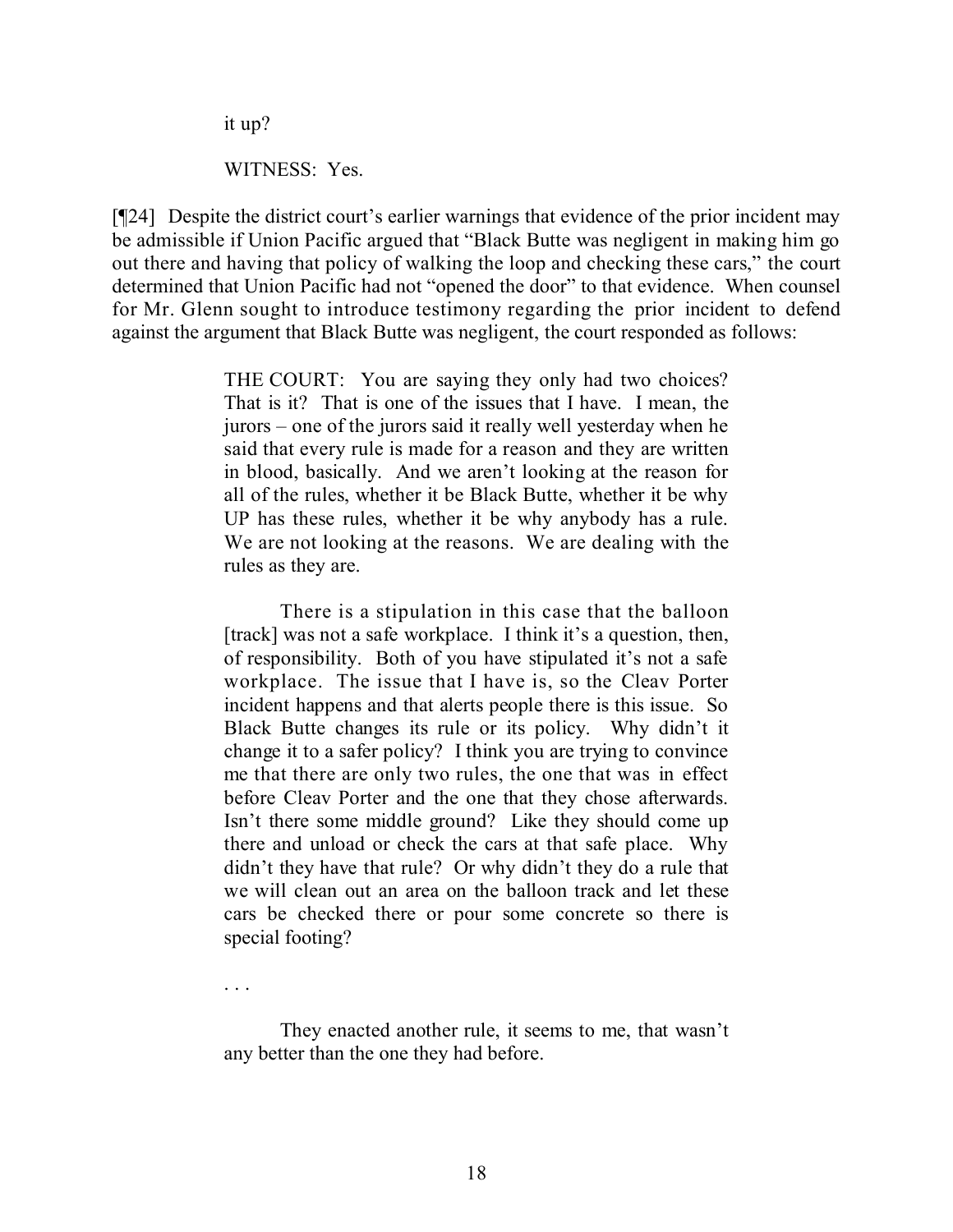COUNSEL FOR MR. GLENN: We just want to show the jury why they did it.

THE COURT: Why aren't we showing them why they have all the other rules out there? Every rule has a reason.

. . .

. . .

COUNSEL FOR MR. GLENN: The reason why has to be part of the comparative fault because otherwise – I mean, if you ran out in the street because a semi is coming one way at you and another vehicle is coming another way and you have to make a quick decision, then all of that should be weighed into the facts. That is what we are saying, all of this information ought to be weighed into the facts, why they acted the way they acted. The jury is not knowing why they acted the way they acted.

THE COURT: They don't know why all the other rules are in effect either. I mean, all these rules that you guys are talking about. No. And on top of all of that, what I said is that there is a relevance issue in my mind and the prejudice outweighs the probative value and that is where I'm at on it. I just – between the stipulation –

COUNSEL FOR MR. GLENN: I don't see how the stipulation estops us to warn – to demonstrate the facts. I mean, obviously we stipulate to facts to save time, but we – and obviously that was an unsafe situation. But obviously, the tipple itself was an unsafe situation because Union Pacific violated its red zone rules and almost killed Cleav Porter. But Union Pacific is telling this jury that it's Black Butte's fault that they are not using the tipple when, in fact, it's Union Pacific's fault that they are not using the tipple. And if you are comparing fault, the pot is calling the kettle black.

THE COURT: But I thought it had to be that the train was stopped. That that was the new rule, that it couldn't be checked until it was stopped. So why couldn't it have been periodically stopped? I don't know how big that flat area is.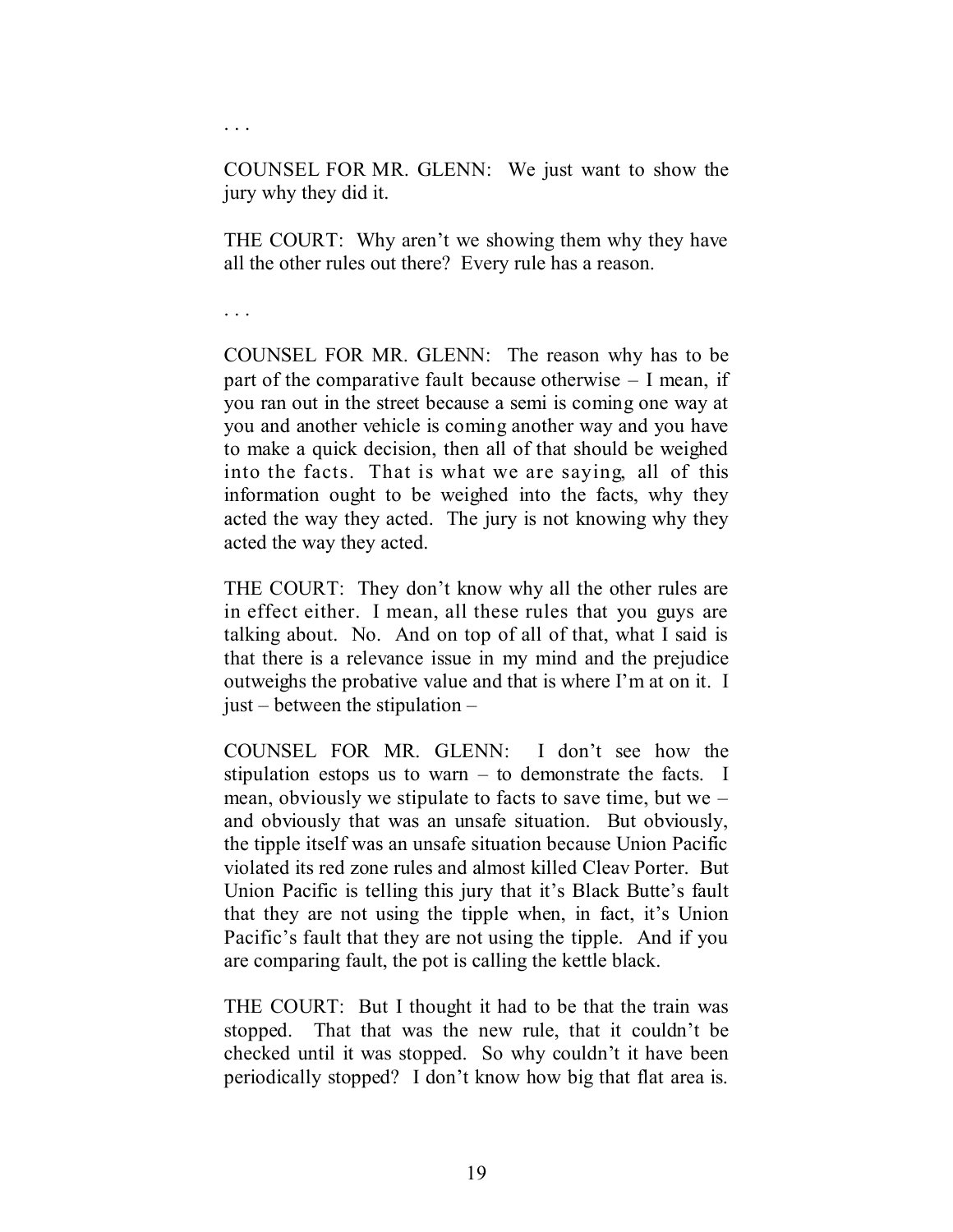Why couldn't they have pulled up enough cars there – or they could have walked to the loop. Here is my solution . . . . Walk around it and see what needs to be fixed, closed and latched and locked and all of that and mark those cars or make a note. Then have the UP people pull them up to that safe area and stop the train.

COUNSEL FOR UNION PACIFIC: And do it there.

THE COURT: So we don't have another Cleav Porter incident.

COUNSEL FOR MR. GLENN: That is what they were doing with Cleav Porter. They knew where the cars were and the tipple was a short space. So the idea was they move a car, have Cleav Porter go underneath and close the doors. Then they would let him get out from under it, move the cars again, and he would go underneath and close them. Only he was underneath one of them and they moved the train.

THE COURT: Yes, I know it. I don't think the jury needs to hear that. I think it's inflammatory, it's prejudicial. The facts are different from this case. I'm not letting it in. I think that Black Butte had a damn good reason for changing their rule, but they should have come up with a better one.

[¶25] The district court's refusal to admit evidence of the prior incident allowed Union Pacific to shift blame to Black Butte by producing testimony that its safety procedures were inadequate, but prevented Mr. Glenn from defending against those allegations by presenting the prior incident as the catalyst and justification for its change in procedure. Our precedent reflects a general reluctance to uphold evidentiary rulings which exclude evidence necessary to a party's defenses or theory of the case. For example, in *Capshaw v. WERCS*, 2001 WY 68, 28 P.3d 855 (Wyo. 2001), a case involving an alleged breach of an employment contract, we addressed a challenge to the trial court's grant of a motion in limine, which prevented the plaintiff from arguing that his complaints relating to the defendant's mismanagement constituted the true motivation for his discharge. *Id.*, ¶ 4, 28 P.3d at 856-57. We held that the trial court abused its discretion in excluding the evidence because the ruling effectively prevented Mr. Capshaw from presenting his theory of the case to the jury. *Id.*, ¶ 10, 28 P.3d at 858. We noted that

> Mr. Capshaw clearly has the right to argue and attempt to persuade the jury that his criticism of management was in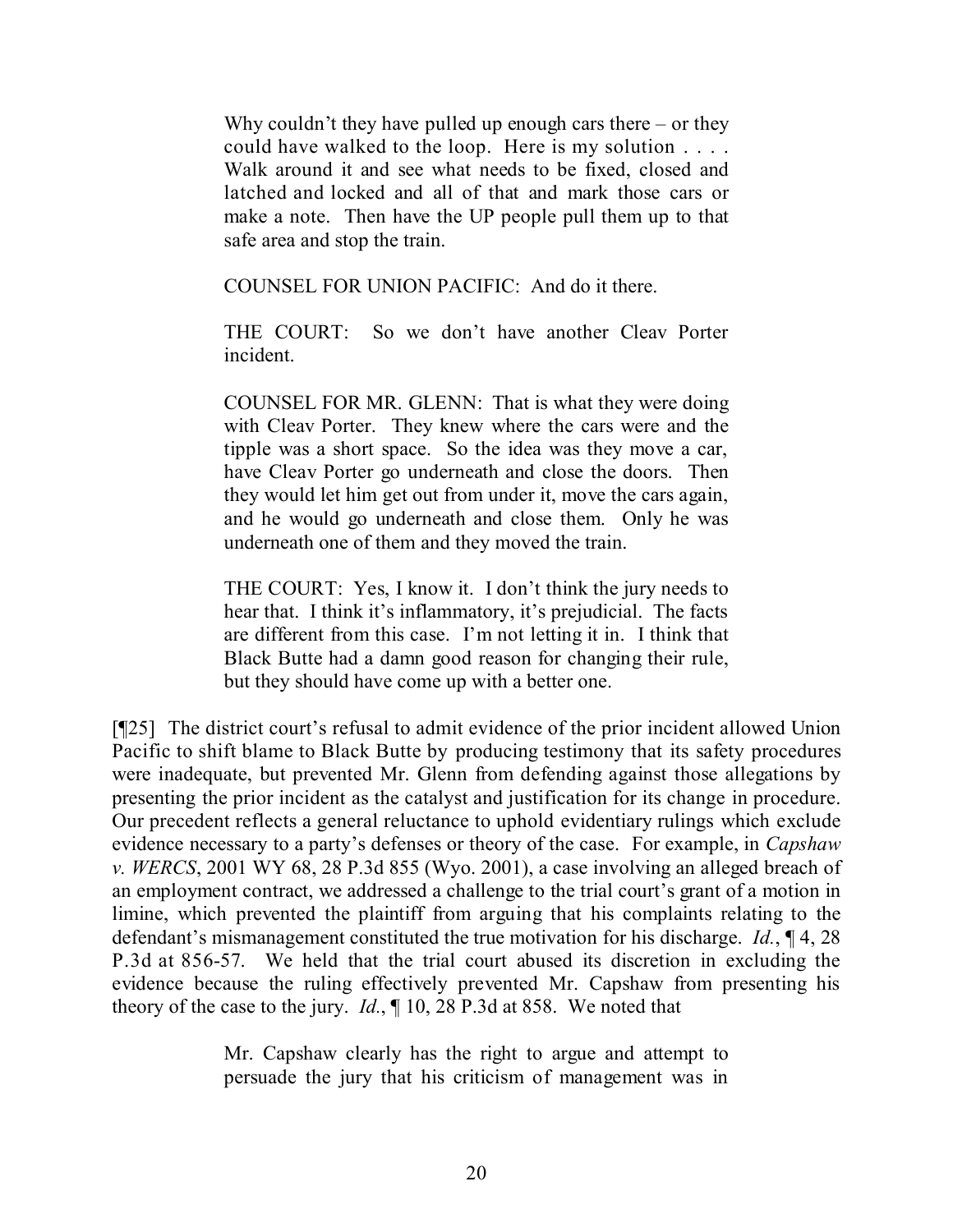good faith and his discharge was in violation of his contract requiring good cause for termination. The only way he can succeed at trial is to convince the jury he had good reason for his criticism of management and problems did exist. "A party should be allowed an appropriate opportunity to present and develop that evidence relevant to that party's theory of the case." *Stauffer Chemical Company v. Curry*, 778 P.2d 1083, 1098 (Wyo. 1989).

*Id.* Further, we noted the patent unfairness in the one-sided effect of the trial court's ruling:

> In addition, the precise language of the order granting the motion in limine appears to limit only Mr. Capshaw's presentation of his theory of pretextual discharge with no corollary effect on WERCS. Therefore, it has the unfortunate potential to permit WERCS to raise the mismanagement issue in its opening and evidentiary presentation in support of its counterclaim while restraining Mr. Capshaw from responding in kind. This circumstance alone raises concerns the order is arbitrary, capricious, and, hence, an abuse of discretion.

*Id.*, 11, 28 P.3d at 858.

[¶26] Likewise in *Schmid*, 166 P.3d 1285, a case involving a dispute relating to the plaintiff's salary bonus, we addressed a challenge to the trial court's decision to exclude the defendant's proposed witness testimony indicating that the defendant's agreement with the plaintiff employee was similar to an agreement he had with two other employees. *Id.*, ¶¶ 7-9, 166 P.3d at 1288. In holding that the decision to exclude the evidence was an abuse of discretion, and that the error was prejudicial, we noted that

> this Court has indicated that a litigant is usually entitled to a remand and a new trial if he was unfairly restricted in developing and presenting his theory of the case. *Capshaw v. WERCS*, 2001 WY 68, ¶ 10, 28 P.3d 855, 858 (Wyo. 2001); *Stauffer Chem. Co. v. Curry*, 778 P.2d 1083, 1100 (Wyo. 1989). When the issue is the exclusion of evidence, we generally prefer to allow a party his "day in court" to resolve a controversy on its merits. *Winterholler* [*v. Zolessi*], 989 P.2d [621,] 628 [(Wyo. 1999)]. The trial court's rulings unduly restricted the presentation of [the defendant's] theory of his case, and largely denied [the defendant] his day in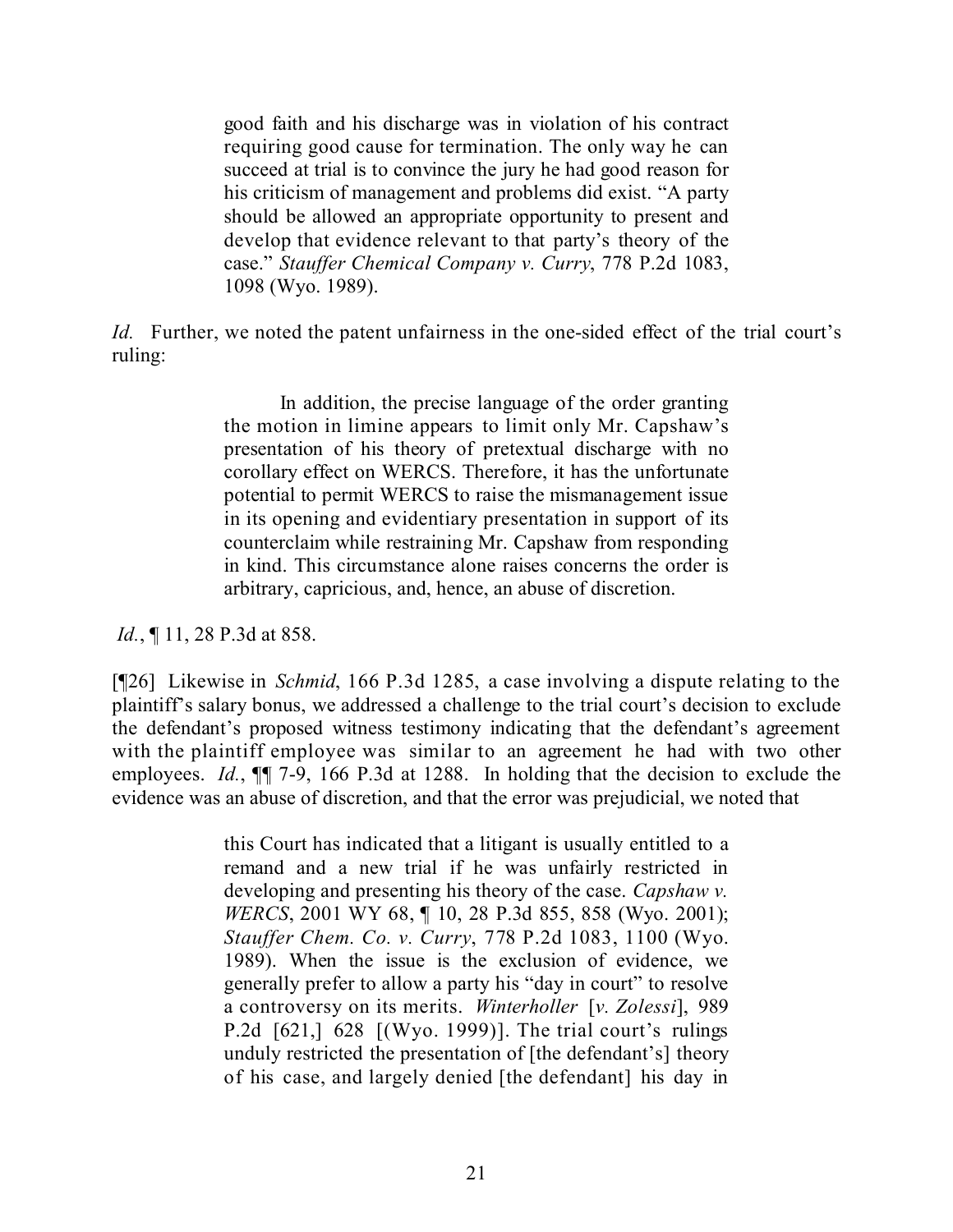court, further supporting the conclusion that the error was unfairly prejudicial.

## *Id.*, **[21, 166 P.3d at 1291.**

[¶27] As in *Capshaw* and *Schmid*, the district court's evidentiary rulings in this case prevented Mr. Glenn from presenting a vital part of his theory of the case, which was that the car-checking procedure in effect at the time of Mr. Glenn's accident arose as a direct result of the prior incident, and that the subsequent procedure was *more safe* than the former procedure in light of that incident. Further, as in *Capshaw*, the district court's rulings had the unfortunate effect of allowing Union Pacific to argue repeatedly that Black Butte was negligent in allowing its employees to inspect train cars on the balloon track, while restraining Mr. Glenn from responding to those arguments with any concrete justification for Black Butte's judgment that the new procedure was safer than its former procedure. Although the district court was legitimately concerned with the danger of unfair prejudice, the court's rulings unduly restricted Mr. Glenn from presenting his theory of the case. Because the excluded evidence was essential to Mr. Glenn's defense against the allegations that Black Butte was negligent, and because it was the jury's prerogative to determine the degree of safety of Black Butte's car-checking procedure, we must conclude that the district court abused its discretion in applying W.R.E. 403.

[¶28] In holding that the district court abused its discretion in excluding evidence of the prior incident, we repeat the qualification offered in *Capshaw*, where we stated that

> We are not saying the court must allow any and all evidence the parties offer on the subject of mismanagement, but it must allow sufficient, admissible evidence to permit them to argue to the jury that Mr. Capshaw either did or did not have a good faith basis to criticize management. Ultimately, the judge has discretion to control the amount of evidence and the resulting length of the trial. *Hall v. Hall*, 708 P.2d 416, 421 (Wyo. 1985).

*Id.*, ¶ 12, 28 P.3d at 858. Likewise, in this case, the district court has discretion to tailor presentation of the evidence to prevent the jury from hearing unnecessary or inflammatory details of the prior incident. Additionally, the dangers of "unfair prejudice" can be addressed through an appropriate limiting instruction. Counsel for Mr. Glenn indicated his amenability to a limiting instruction on several occasions, stating at one point during trial that "We don't have any problems with the Court giving limiting instructions or crafting our presentation of that so as to avoid unnecessary drama, but we think the facts of the case are intimately related to this Cleav Porter incident and that we should be allowed to tell the jury about it." As we noted in *Capshaw*, managing evidence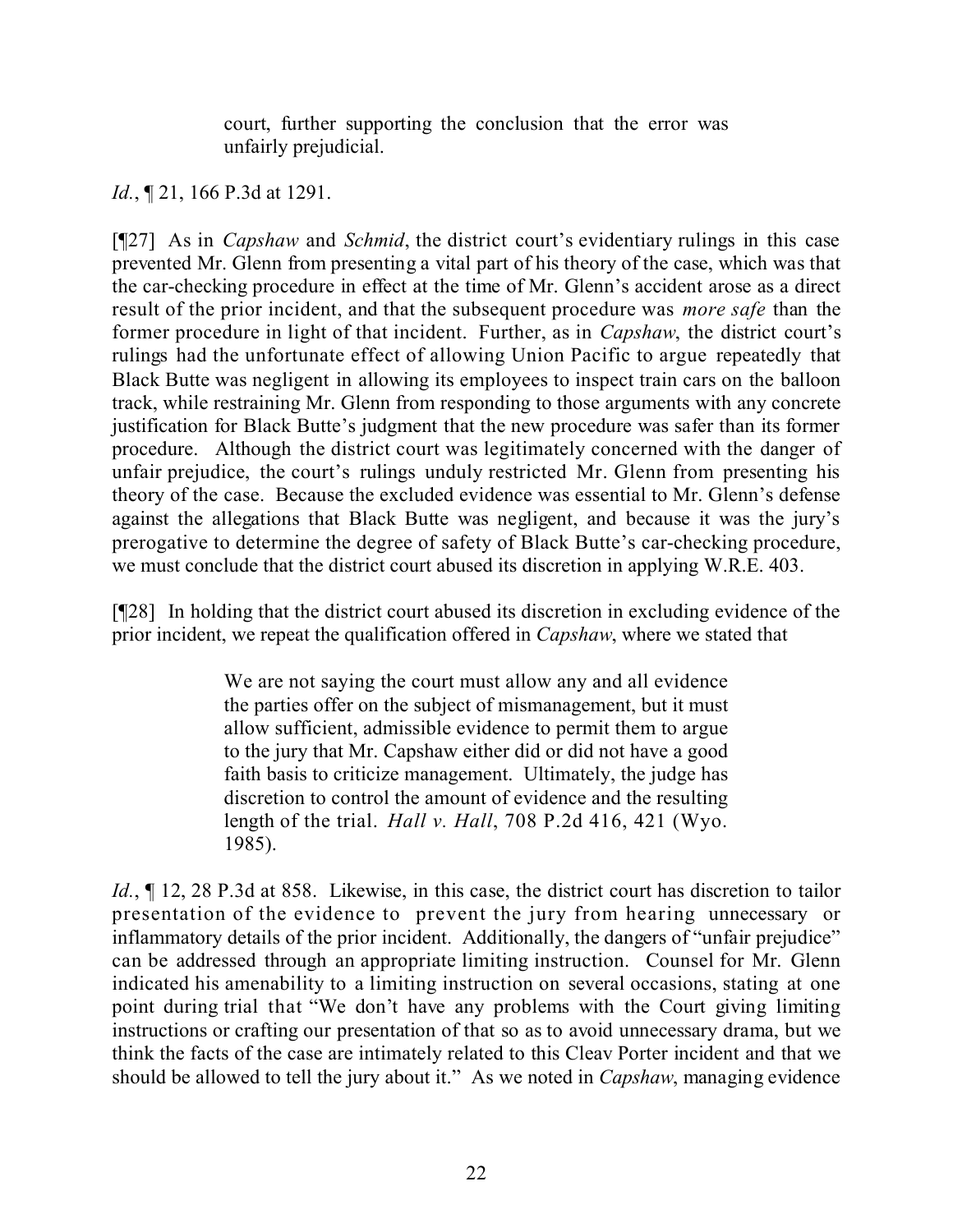through proper jury instructions "accommodates the receipt by the trier of fact of all relevant evidence and, at the same time, permits the parties to fully litigate their case theories." *Id.*, ¶ 13, 28 P.3d at 859.

## *c. Prejudicial error*

[¶29] We must also conclude that exclusion of the prior incident evidence was prejudicial. Mr. Glenn was effectively prevented from defending against argument and inference that Black Butte was at fault for his injury. As Mr. Glenn's employer, Black Butte was immune from suit under Wyoming's Worker's Compensation Act. Wyo. Stat. Ann. § 27-14-104. However, under Wyoming's comparative fault statute, the jury was permitted to allocate fault to actors, including Black Butte, who were not made parties to the action. Wyo. Stat. Ann. § 1-1-109. As a result of this statutory scheme, Mr. Glenn was placed in the position of having to defend against allegations relating to Black Butte's negligence, for any percentage of fault allocated to Black Butte would necessarily diminish his recovery. Absent evidence of the prior incident, however, Mr. Glenn was unable to provide the jury with a clear justification for Black Butte's decision to require its employees to walk the balloon track when checking the train cars. Given that any increase in the allocation of fault to Black Butte had a direct effect on Mr. Glenn's recovery, there is at least a reasonable probability that the verdict would have been different if the error in excluding the evidence had not occurred. Accordingly, we find that the error was prejudicial, and so we reverse and remand for a new trial.

# *Issue 2: Fault Attributable to FMC Astaris*

[¶30] Although we reverse based on our resolution of the first issue, we will also consider Mr. Glenn's second issue due to the fact that it is likely to arise again in the new trial. In his second issue, Mr. Glenn contends the district court erred in "permitting the jury to consider the fault of two nonparty actors," referring to Astaris and Black Butte. This issue, however, which actually consists of two separate arguments, relates only to Astaris. Contrary to Mr. Glenn's issue statement, he does not argue that the jury should not have been allowed to attribute fault to Black Butte. Rather, he contends that the district court erred by (1) finding that Astaris owed him a duty of care, and (2) refusing to instruct the jury on the law of intervening cause as it relates to Astaris. We will address these issues separately.

### *a. Duty of care*

[¶31] Mr. Glenn's first argument is that Astaris did not owe him a duty of care and that,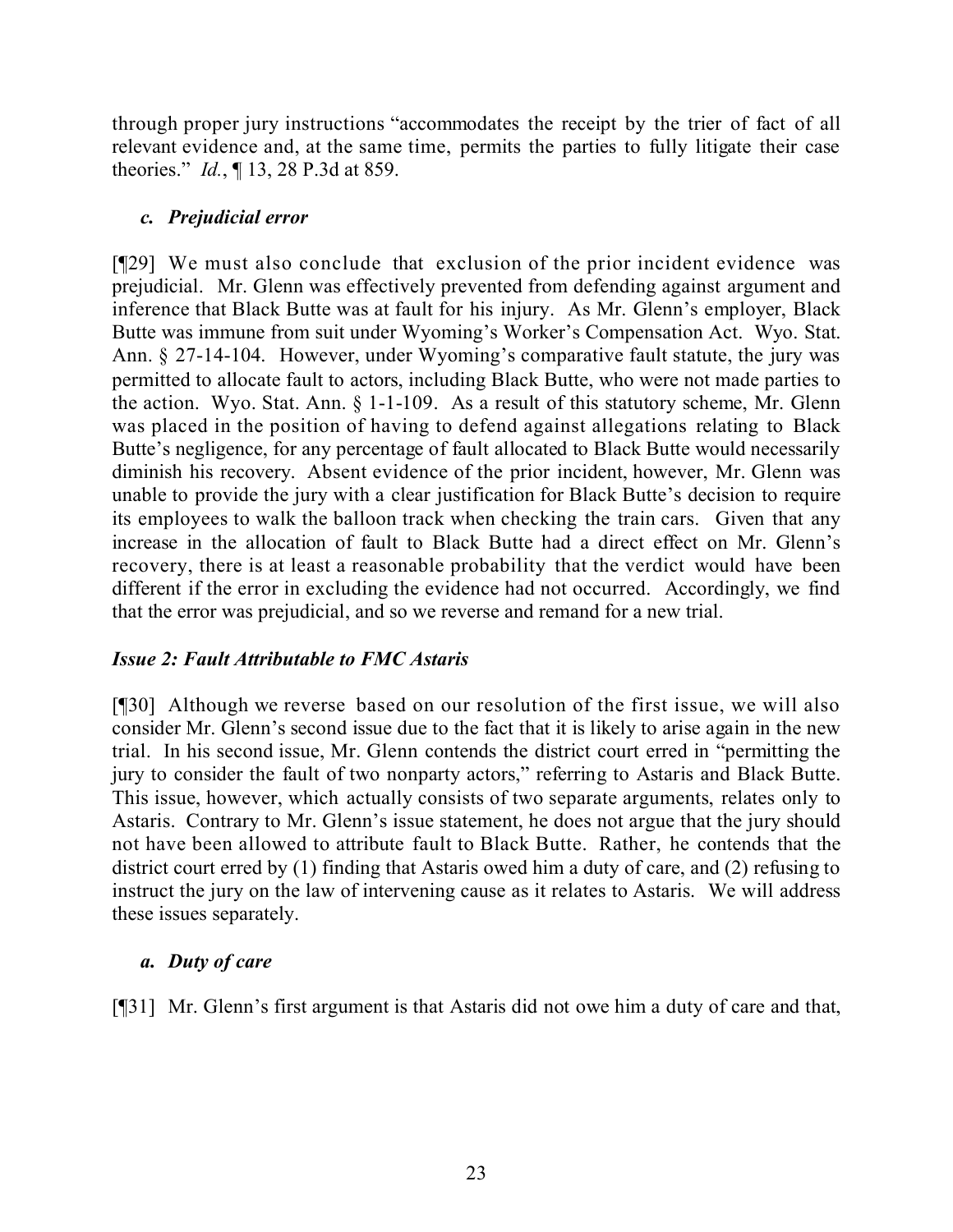as a result, the district court erred in denying his motion for a directed verdict<sup>3</sup> in favor of Astaris. In his motion, Mr. Glenn argued that Astaris was entitled to judgment as a matter of law because it did not owe a duty of care under contract, statute, or common law. He repeats this argument on appeal. Mr. Glenn also argues that "[t]here is certainly no relationship that would 'impose' on Astaris 'an obligation to act reasonably for the protection' of Glenn." Further, he contends that his injury was not foreseeable to Astaris because "Astaris's conduct occurred nearly four weeks before the injury, over 300 miles away from Black Butte."

[¶32] The existence and scope of a duty is a question of law, which we review *de novo*. *Rice v. Collins Commun., Inc.*, 2010 WY 109, ¶¶ 8, 10, 236 P.3d 1009, 1013-14 (Wyo. 2010). Further, we review the decision to grant or deny a motion for judgment *de novo*. *Sayer v. Williams*, 962 P.2d 165, 167 (Wyo. 1998). However, we view the facts in the light most favorable to the trial court's decision.

> A judgment as a matter of law is appropriate when reasonable jurors could reach but one conclusion as to the verdict. We regard the nonmoving party's evidence as being true, and we give that party the benefit of all reasonable inferences that may be drawn from the evidence. Additionally, we do not weigh the evidence or assess the credibility of the witnesses. A judgment as a matter of law deprives the opposing party of the opportunity to have the jury determine the facts, and the court should, therefore, use caution in granting such a judgment.

*Schmid*, ¶ 26, 166 P.3d at 1292.

[¶33] As noted above, under Wyoming's comparative fault statute, a non-party actor may be placed on the verdict form if the actor's fault is determined to be a proximate cause of injury. Wyo. Stat. Ann. § 1-1-109 (LexisNexis 2011). The relevant portions of the statute provide as follows:

# **§ 1-1-109. Comparative fault.**

(a) As used in this section: 

<sup>&</sup>lt;sup>3</sup> The term directed verdict is now identified as judgment as a matter of law. A motion for a directed verdict is procedurally identical to a motion for judgment as a matter of law under the current W.R.C.P. 50. *Pokorny v. Salas*, 2003 WY 159, ¶ 7 n.3, 81 P.3d 171, 174 n.3 (Wyo. 2003).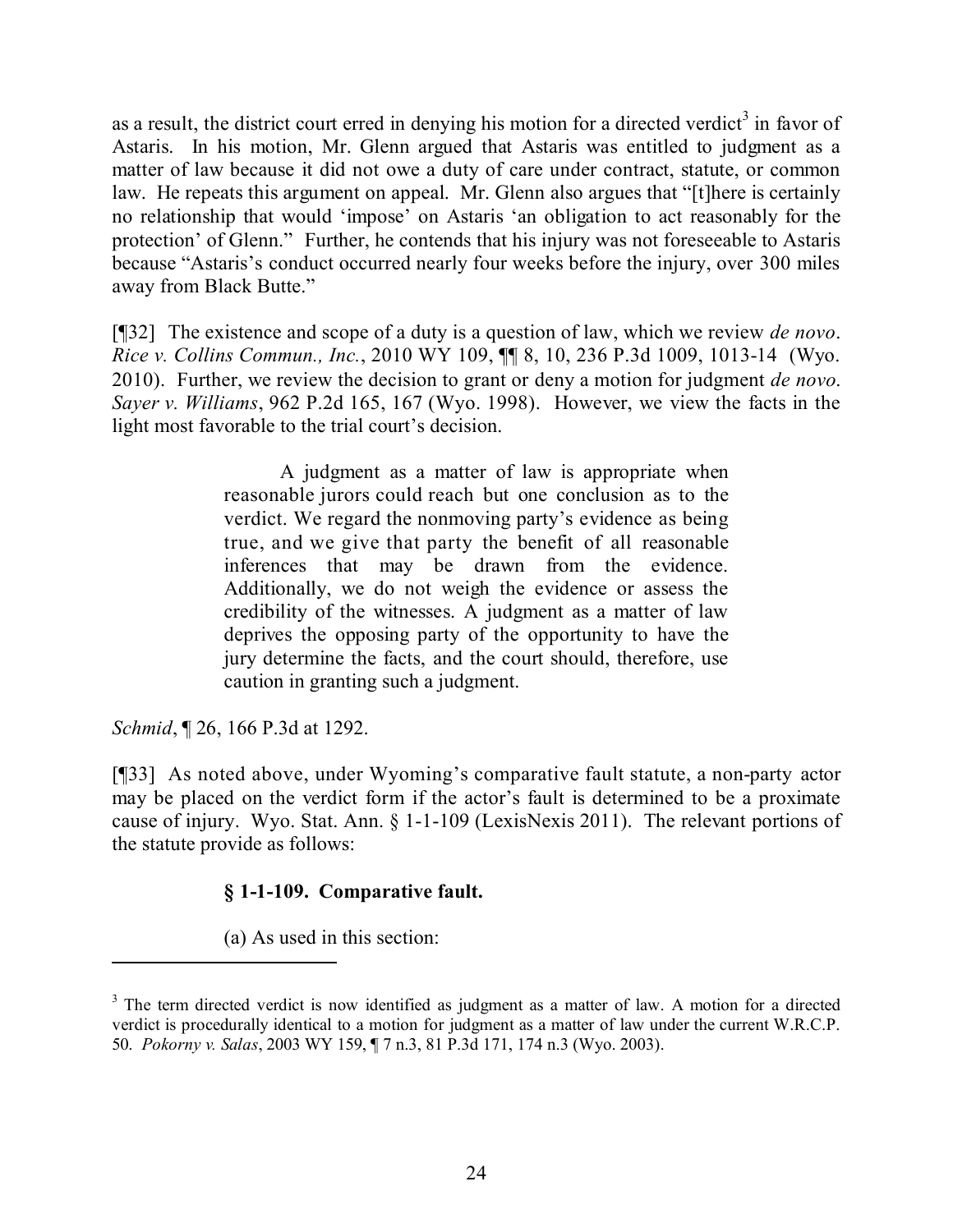(i) "Actor" means a person or other entity, including the claimant, whose fault is determined to be a proximate cause of the death, injury or damage, whether or not the actor is a party to the litigation;

. . .

(iv) "Fault" includes acts or omissions, determined to be a proximate cause of death or injury to person or property, that are in any measure negligent, or that subject an actor to strict tort or strict products liability, and includes breach of warranty, assumption of risk and misuse or alteration of a product;

. . .

(b) Contributory fault shall not bar a recovery in an action by any claimant or the claimant's legal representative to recover damages for wrongful death or injury to person or property, if the contributory fault of the claimant is not more than fifty percent (50%) of the total fault of all actors. Any damages allowed shall be diminished in proportion to the amount of fault attributed to the claimant.

(c) Whether or not the claimant is free of fault, the court shall:

(i) If a jury trial:

(A) Direct the jury to determine the total amount of damages sustained by the claimant without regard to the percentage of fault attributed to the claimant, and the percentage of fault attributable to each actor; and

(B) Inform the jury of the consequences of its determination of the percentage of fault.

(ii) If a trial before the court without jury, make special findings of fact, determining the total amount of damages sustained by the claimant without regard to the percentage of fault attributed to the claimant, and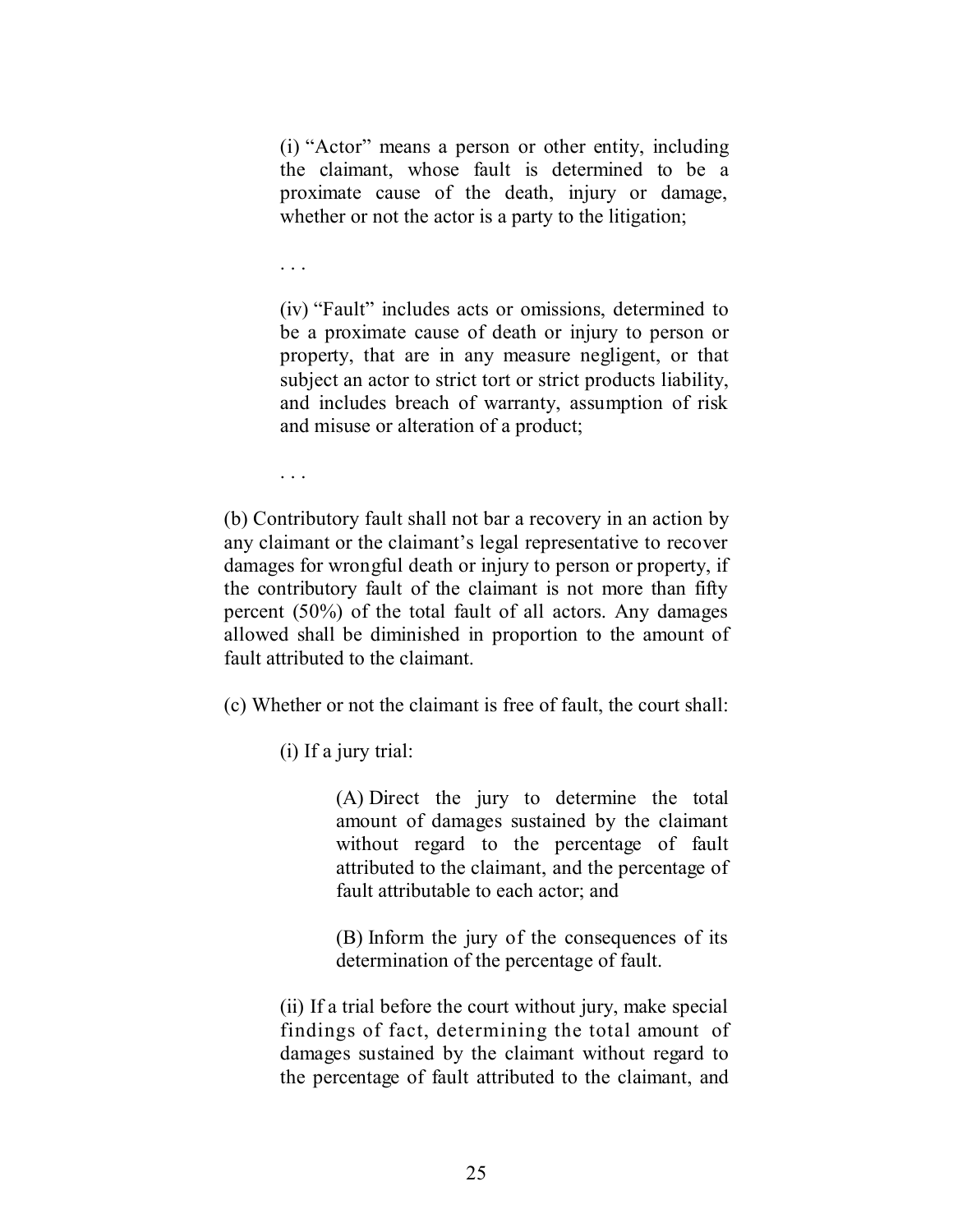the percentage of fault attributable to each actor.

(d) The court shall reduce the amount of damages determined under subsection (c) of this section in proportion to the percentage of fault attributed to the claimant and enter judgment against each defendant in the amount determined under subsection (e) of this section.

(e) Each defendant is liable only to the extent of that defendant's proportion of the total fault determined under paragraph  $(c)(i)$  or  $(ii)$  of this section.

*Id.* Because the definition of "fault" includes acts or omissions "that are in any measure negligent," one who seeks to include a non-party actor on the verdict form must prove that the actor was negligent by showing (1) the actor owed a duty of care to the plaintiff, (2) the actor breached the duty, (3) the actor's breach was the proximate cause of injury or loss to the plaintiff, and (4) the plaintiff suffered actual injury or loss. *See Andersen v. Two Dot Ranch, Inc.*, 2002 WY 105, ¶ 11, 49 P.3d 1011, 1014 (Wyo. 2002).

[¶34] A duty of care "may arise by contract, statute, common law, or when the relationship of the parties is such that the law imposes an obligation on the defendant to act reasonably for the protection of the plaintiff." *Rice*, ¶ 10, 236 P.3d at 1014. We have stated that a duty exists where, "upon the facts in evidence, such a relation exists between the parties that the community will impose a legal obligation upon one for the benefit of the other  $-$  or, more simply, whether the interest of the plaintiff which has suffered invasion was entitled to legal protection at the hands of the defendant." *Daniels v. Carpenter*, 2003 WY 11, ¶ 21, 62 P.3d 555, 563 (Wyo. 2003). In considering whether a duty exists, we have balanced the following factors to aid in that determination:

> (1) the foreseeability of harm to the plaintiff, (2) the closeness of the connection between the defendant's conduct and the injury suffered, (3) the degree of certainty that the plaintiff suffered injury, (4) the moral blame attached to the defendant's conduct, (5) the policy of preventing future harm, (6) the extent of the burden upon the defendant, (7) the consequences to the community and the court system, and (8) the availability, cost and prevalence of insurance for the risk involved.

*Id.* These factors were originally adopted in *Gates v. Richardson*, 719 P.2d 193, 196 (Wyo. 1986) from *Tarasoff v. Regents of Univ. of Cal.*, 551 P.2d 334, 342 (Cal. 1976). In *Tarasoff*, the Supreme Court of California recognized the "fundamental principle" that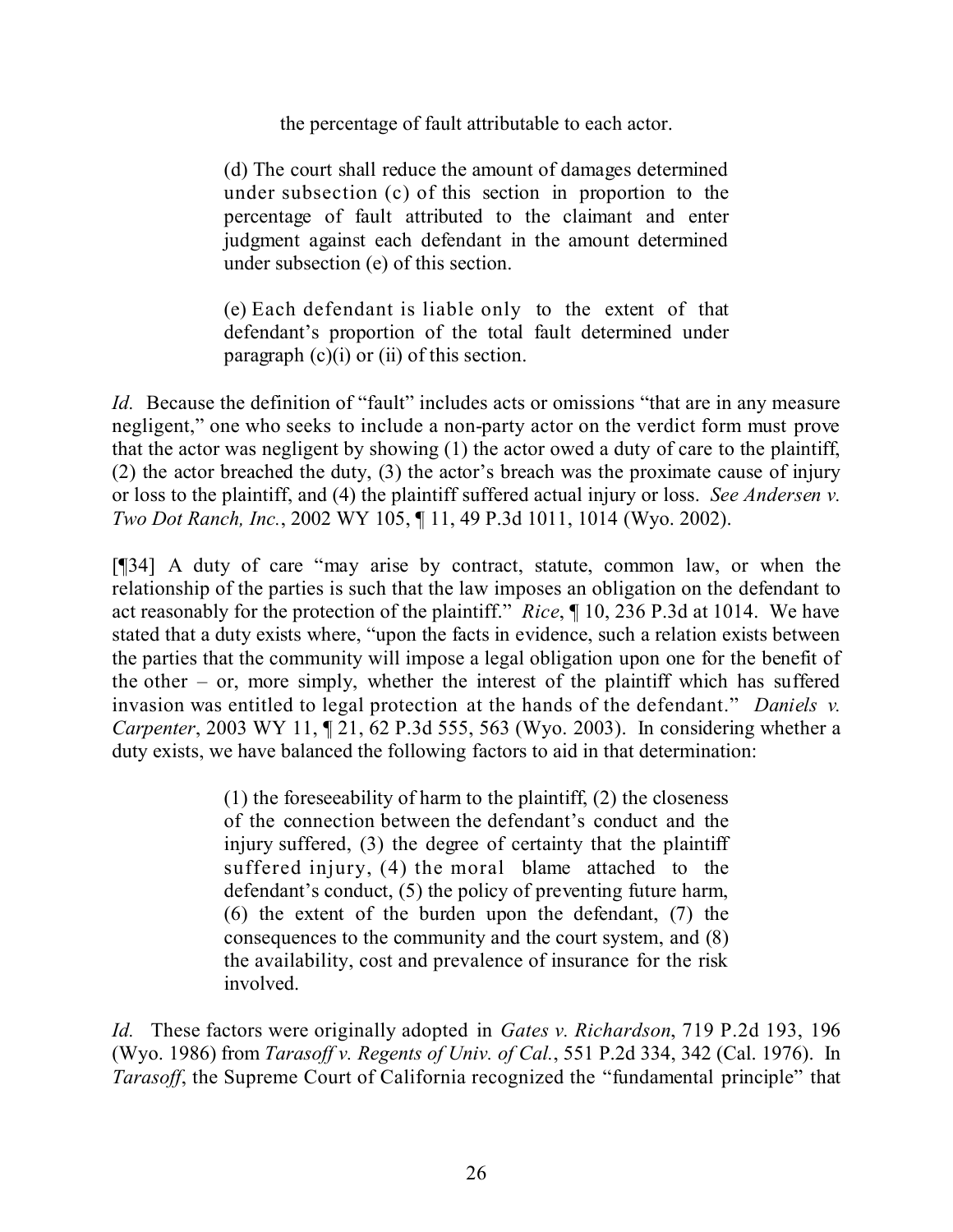"'whenever one person is by circumstances placed in such a position with regard to another . . . that if he did not use ordinary care and skill in his own conduct . . . he would cause danger of injury to the person or property of the other, a duty arises to use ordinary care and skill to avoid such danger.'" *Id*. (quoting *Rowland v. Christian*, 443 P.2d 561, 564 (Cal. 1968)). With regard to the eight-factor test, the *Tarasoff* court held that "[t]he most important of these considerations in establishing duty is foreseeability." *Id*. The primacy of foreseeability in determining whether a duty exists has been echoed by numerous courts and commentators. For example, in *Beugler v. Burlington Northern & Santa Fe Ry.*, 490 F.3d 1224 (10th Cir. 2007), the Tenth Circuit Court of Appeals stated that

> Many factors inform the duty analysis, but the most important consideration is foreseeability. Generally a defendant owes a duty of care to all persons who are foreseeably endangered by his conduct with respect to all risks which make the conduct unreasonably dangerous. Foreseeability establishes a 'zone of risk,' which is to say that it forms a basis for assessing whether the conduct creates a generalized and foreseeable risk of harming others.

*Id.* at 1228 (quoting *Iglehart v. Bd. of County Comm'rs of Rogers County*, 2002 OK 76, 60 P.3d 497, 502 (Okla. 2002)); *see also Henderson v. United States*, 846 F.2d 1233, 1234 (9th Cir. 1988); *Winschel v. Brown*, 171 P.3d 142, 146 (Alaska 2007); 57A Am. Jur. 2d *Negligence* § 121, at 196 (2004) ("The most important consideration in the determination of whether the defendant owed the plaintiff a duty is whether the defendant was foreseeably endangered by the defendant's conduct.") (footnote omitted).

[¶35] On appeal, both parties have presented a brief analysis of each of the *Gates* factors. Given the relatively straightforward circumstances surrounding Mr. Glenn's injury, however, we find it unnecessary to examine each of the elements in the *Gates* test. Instead, we will focus exclusively on the foreseeability of injury in determining whether Astaris owed a duty to Mr. Glenn.

[¶36] The district court, determining that Mr. Glenn's injury was foreseeable, held as follows:

> Well, my thinking on this is this. I think there is enough evidence in the record to establish foreseeability. I think it's a common sense issue on top of everything. If you have stuff left in [the train car] and it has to be taken out, that it could pose a hazard to somebody or something whether it be a derailment or a person. Then there is this relationship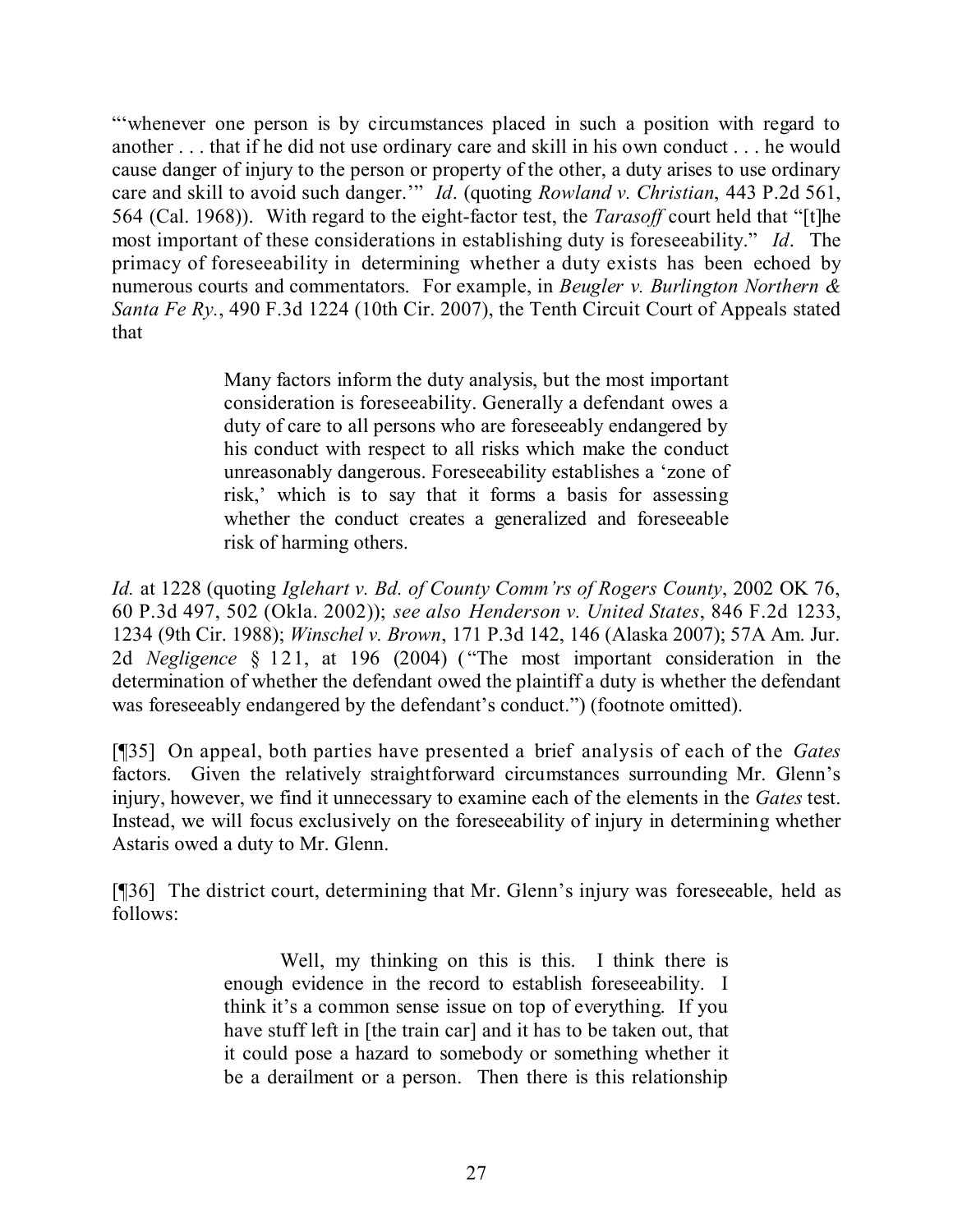with the parties, which seems to exist based on the testimony of the custom of the industry.

We agree with the district court that the injury to Mr. Glenn was foreseeable. Both the general nature of Mr. Glenn's accident and the evidence presented at trial support a finding that Mr. Glenn's injury was foreseeable. First, it is entirely reasonable to expect that leftover material in an improperly cleaned and closed train car will fall from that train car and cause injury to a person who is ultimately tasked with emptying the car. One needs only a basic familiarity with the law of gravity to anticipate that heavy material precariously perched on an unlocked door may come down with unfortunate consequences. Given the uncomplicated nature of the accident at issue here, we find that Mr. Glenn's injury was reasonably foreseeable.

[¶37] Second, the evidence in the record indicates that Mr. Glenn's injury was foreseeable based on the relationship between Astaris and Black Butte. An Astaris employee testified at trial that Astaris had a responsibility to clean all of the coal out of the train cars. The employee testified that "[a]ny person releasing a car [is] supposed to release it in a safe condition." He also testified that Astaris had received complaints from another company "from time to time" that coking coal was left over in the train cars after leaving Astaris' plant. After the employees of that company went on strike, Astaris requested that Black Butte provide coal for its operation in Don, Idaho. Given that Astaris was aware that leftover material created problems for its shippers, and that it had requested coal from the Black Butte mine, it was reasonably foreseeable that material left in an improperly unloaded car could cause injury to a Black Butte employee. In sum, we hold that the district court did not abuse its discretion in finding that Astaris owed a duty to Mr. Glenn and, accordingly, did not err in denying Mr. Glenn's motion for judgment as a matter of law.

# *b. Intervening cause instruction*

[¶38] In Mr. Glenn's second argument relating to the fault of Astaris, he contends that "alternatively, the jury was not adequately instructed on the law of causation as it relates to Astaris." More precisely, he argues that the district court erred in refusing to give the jury an intervening cause instruction. He contends that Union Pacific's failure to provide cars that were reasonably safe for their intended purpose cuts off any negligence by Astaris. Mr. Glenn argues that "there is no evidence that Astaris could foresee that the Railroad would repeatedly fail to inspect the car as it was required to do."

[¶39] We review a district court's decision to give or refuse a particular jury instruction for an abuse of discretion. *Pina v. Christensen*, 2009 WY 64, ¶ 8, 206 P.3d 1298, 1300 (Wyo. 2009).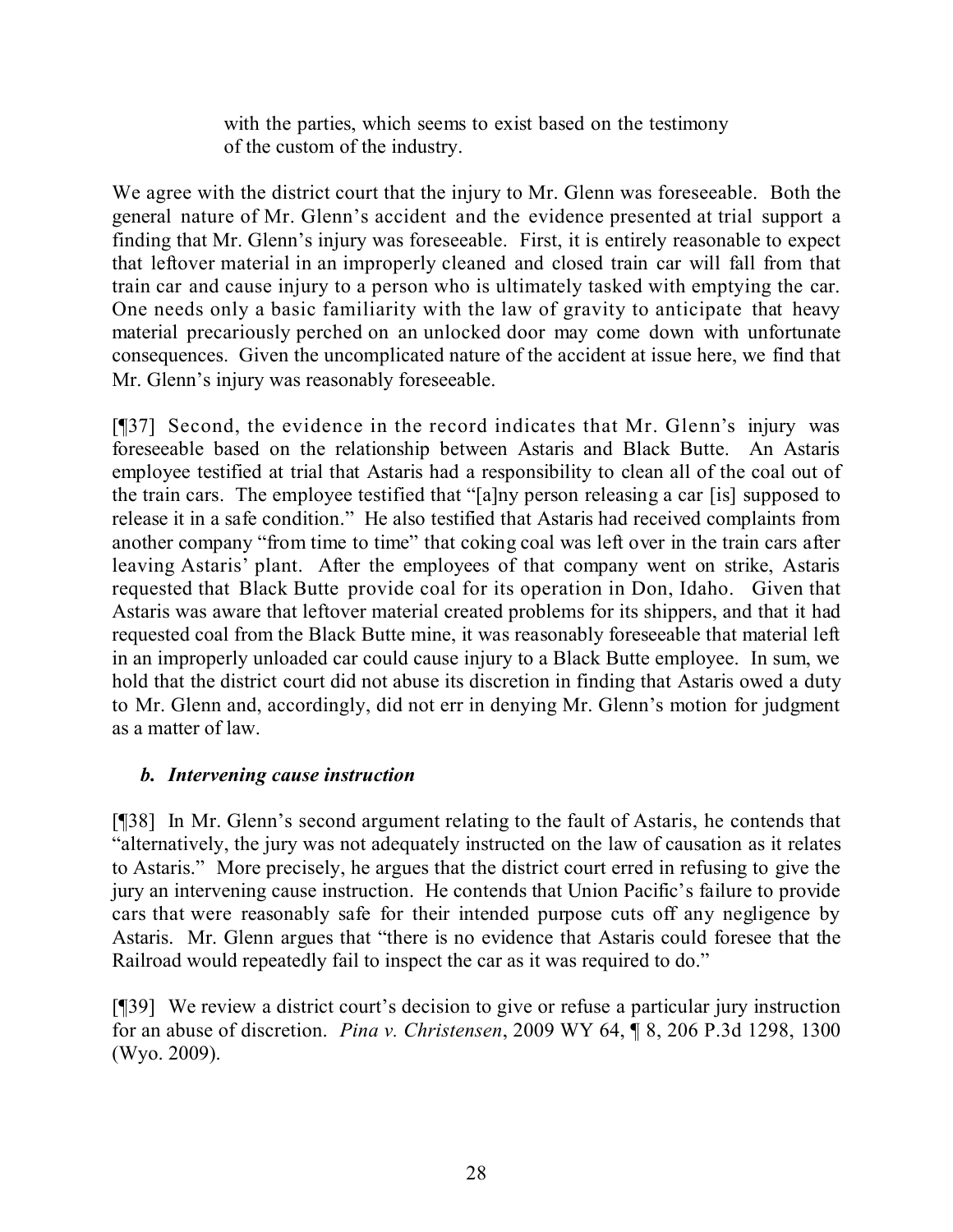When examining the propriety of jury instructions, this Court reviews whether the instructions, taken as a whole, adequately and clearly advise the jury of the applicable law. The trial court is not obligated to give an instruction offered by a party as long as the jury is adequately instructed on the law as it pertains to that case. The trial court's ruling on an instruction will not constitute reversible error absent a showing of prejudice, and prejudice will not be said to result unless it is demonstrated that the instruction confused or misled the jury with respect to the proper principles of law. *Sellers v. Dooley Oil Transport*, 2001 WY 44, ¶ 9, 22 P.3d 307, 309 (Wyo. 2001); *Cervelli v. Graves*, 661 P.2d 1032, 1036 (Wyo. 1983). The burden is on the appellant to show prejudicial error. *Daley v. Wenzel*, 2001 WY 80, ¶ 29, 30 P.3d 547, 554-55 (Wyo. 2001).

*Parrish v. Groathouse Constr., Inc.*, 2006 WY 33, ¶ 7, 130 P.3d 502, 505 (Wyo. 2006).

[¶40] As Mr. Glenn's argument suggests, an intervening cause is one that comes into being after a negligent act has occurred, and if it is not a foreseeable event, it will insulate the original actor from liability. *Buckley v. Bell*, 703 P.2d 1089, 1092 (Wyo. 1985). An unforeseeable intervening cause is also described as a "superseding cause." *See id.* at 1093; 65 C.J.S. *Negligence*, § 223 (2011). We have stated that the notion of intervening cause is an "alternative method" for explaining the concepts of legal or proximate cause and the "substantial factor" test. *Buckley*, 703 P.2d at 1092. In similar terms, other courts have determined that superseding cause is merely a subset of the inquiry into proximate cause. *Convit v. Wilson*, 980 A.2d 1104, 1125-26 (D.C. 2009); *Mobile Gas Service Corp. v. Robinson*, 20 So.3d 770, 780-81 (Ala. 2009). Moreover, at least one jurisdiction has concluded that the doctrine of superseding cause "has no place in our modern system of comparative fault and apportionment" because "it is inconsistent to conclude simultaneously that all negligent parties should pay in proportion to their fault . . . but that one negligent party does not have to pay its share because its negligence was somehow 'superseded' by a subsequent negligent act." *Barry v. Quality Steel Products, Inc.*, 263 Conn. 424, 441-42, 820 A.2d 258, 269 (2003). The commonality in the analysis of proximate cause and intervening cause, and the mandates of Wyoming's comparative fault statute, may have contributed to the 2009 Pattern Jury Instructions Committee's disapproval of a pattern intervening cause instruction. The committee note accompanying the instruction states that

> The 2009 Committee agreed that a pattern "intervening cause" is not appropriate. The Committee felt that the majority of cases do not call for an "intervening cause"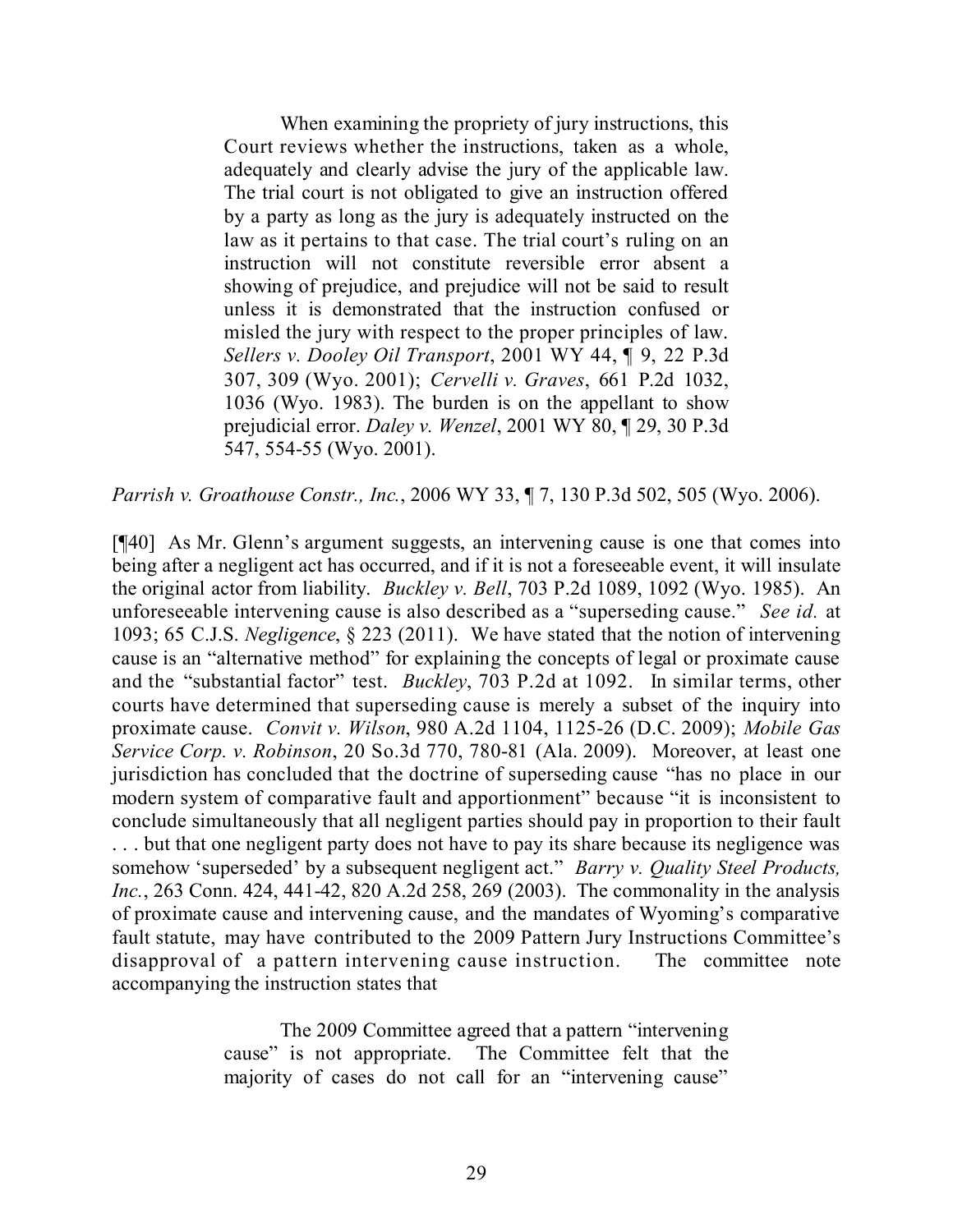instruction where such matters are addressed through comparative fault instructions. However, the Committee also felt it appropriate to provide practitioners with an example of such an instruction as a "Use Note" for consideration in an appropriate case.

Wyoming Civil Pattern Jury Instruction No. 3.12, Use Note (2009).

[¶41] The district court, after initially reserving judgment on the intervening cause instruction, in order to give the issue further study, subsequently determined that the instruction should not be given. The court cited the Committee's note as one among several reasons for its decision to deny the requested instruction:

> I will not give an intervening cause instruction. I did some research about foreseeability and other elements of that doctrine. I am not giving it for four reasons. First of all, because of the testimony and inferences from that testimony regarding custom and practice in the railroad and mining industry. Second, because of the jury instruction committee's fractured position on the issue. Third, because I think it would be confusing to the jury. And fourth, because I think the jury is being adequately instructed on comparative fault, causation and foreseeability, among other things, and I think it gives you the basis to argue whatever you want to argue regarding those issues. So that instruction will not be given.

Ultimately, the court gave the following instructions relating to comparative fault and causation:

Instruction No. 15

In this case it is claimed that Black Butte Coal Company and Astaris were at fault in the June 30, 2000 incident in question. Even though these two companies have not appeared or offered evidence, it is necessary that you determine whether Black Butte Coal Company or Astaris was at fault in the June 30, 2000 incident in question and determine the percentage of fault, if any, attributable to each of these two companies. For purposes of these instructions, Black Butte Coal Company and Astaris will hereafter be referred to as non-parties.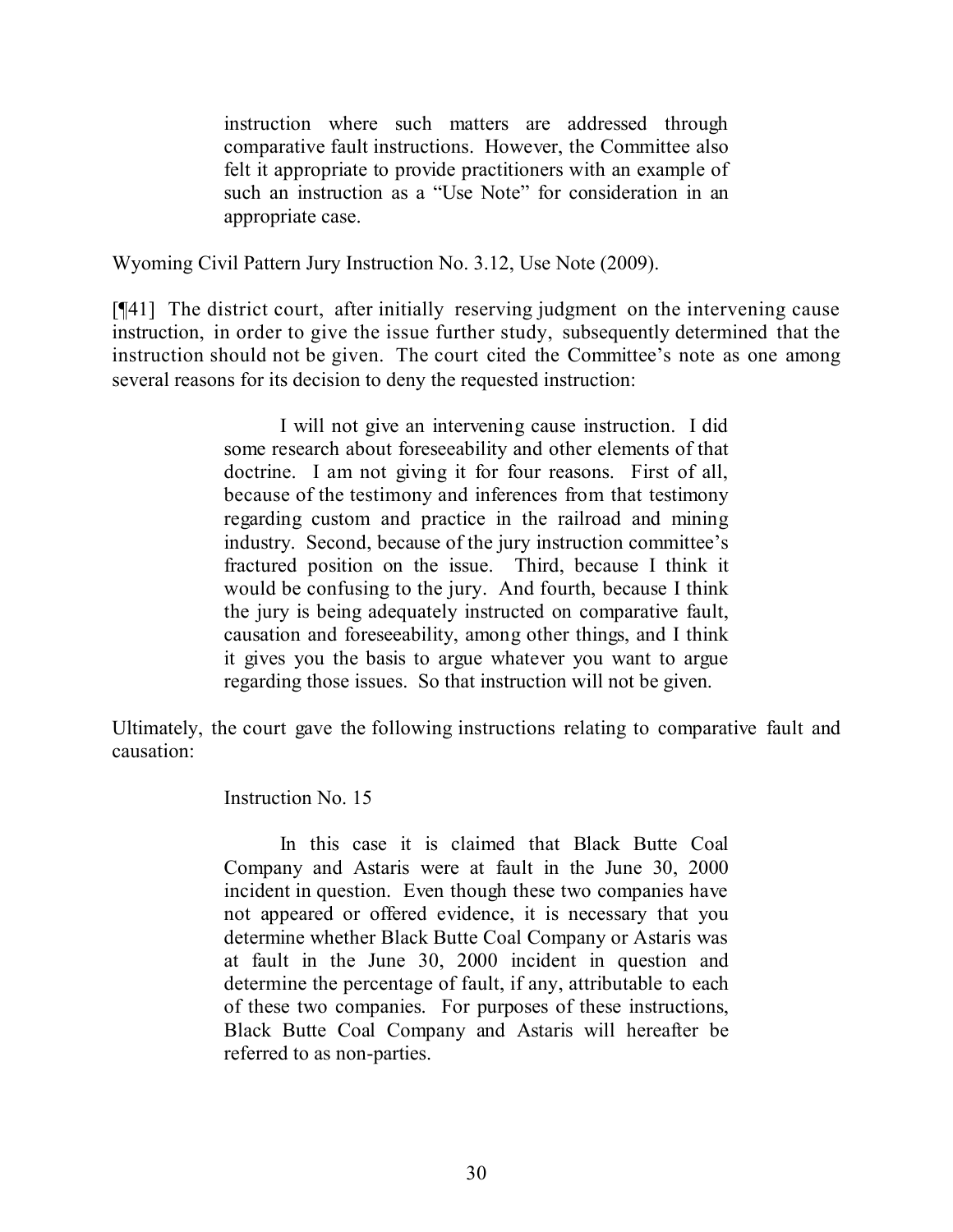Instruction No. 31

Your verdict in this case must be determined on the basis of the comparative fault of the parties and the nonparties at fault.

. . .

It will be necessary for you to determine the comparative fault, if any, of each of the parties involved in the occurrence and the non-parties at fault. It also will be necessary for you to determine the total amount of damages, if any, sustained by the plaintiff.

Your findings as to fault will affect the plaintiff's recovery. It is my duty to explain how that may occur.

The defendant's liability for damages is limited to the percentage of fault, if any, that you find is attributable to the defendant.

The plaintiff's recovery is reduced by the percentage, if any, of fault that you find is attributable to the plaintiff and the non-parties at fault. If you find that the plaintiff's fault exceeds fifty percent (50%), the plaintiff will not be entitled to recover any damages.

. . .

Instruction No. 17

The negligence, if any, of the defendant and the nonparties is not a "cause" of any injuries to the plaintiff unless injury to a person in the plaintiff's situation was a reasonably foreseeable consequence of that negligence. The exact or precise injury need not have been foreseeable, but the defendant or the non-parties may be found to be a "cause" of the plaintiff's harm within the meaning of these instructions if a reasonably careful person, under similar or the same circumstances as the defendant or the non-parties, would have anticipated that injury to a person in the plaintiff's situation might result from the defendant's conduct.